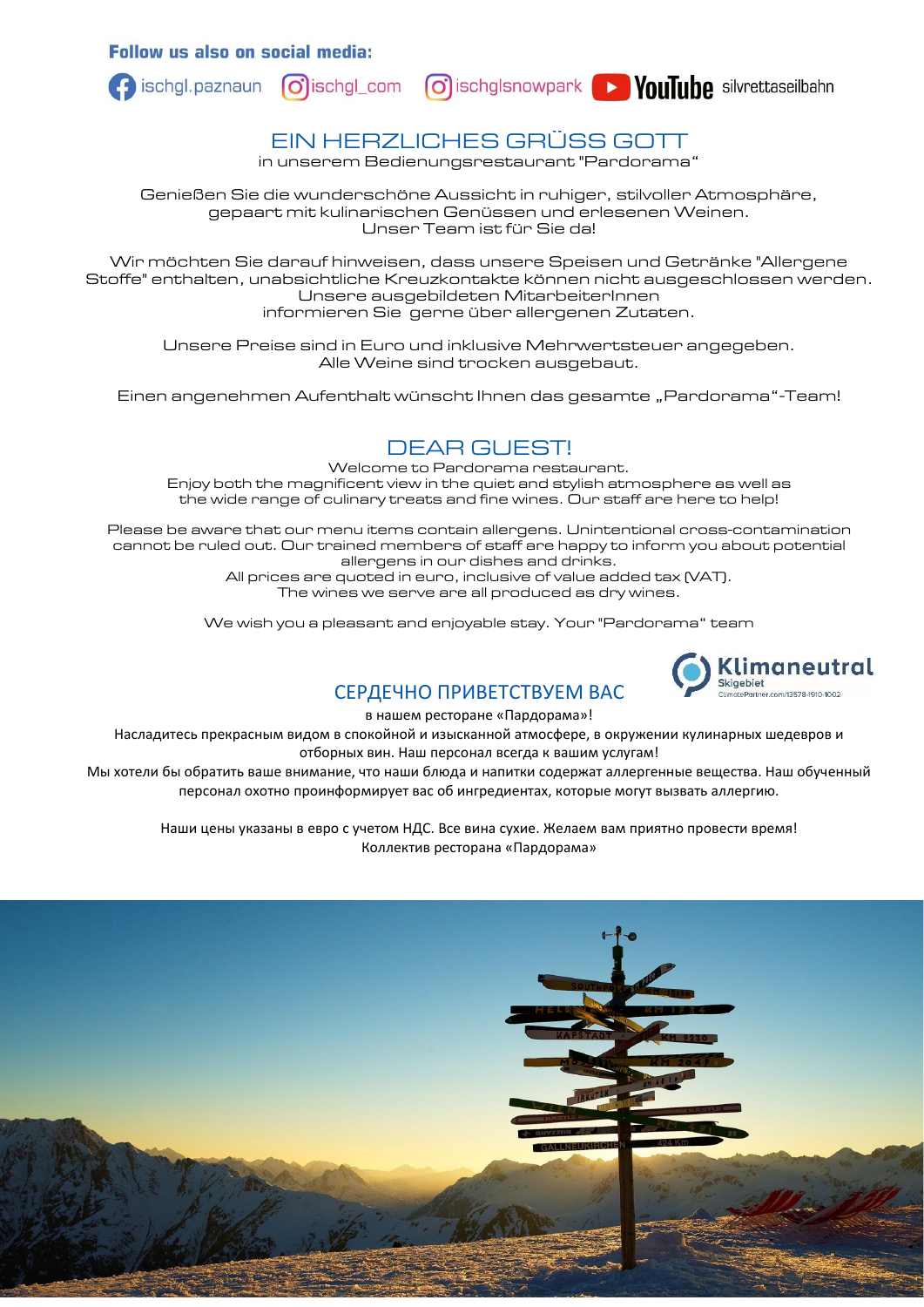## KLEINE SCHMANKERLN FÜR GENIESSER...

SMALL TREATS FOR GOURMETS... МАЛЕНЬКИЕ «ВКУСНОСТИ» ДЛЯ ГУРМАНОВ...

|               | Garnelenpfand'I "a la Salerno"<br>Garnelen in Olivenöl gebraten mit Knoblauch, Pfefferoni<br>und Kräutern gewürzt - leicht pikant<br>dazu servieren wir Knoblauchbrot A B D G M D      | $20. -$ |
|---------------|----------------------------------------------------------------------------------------------------------------------------------------------------------------------------------------|---------|
|               | Prawns "Salerno style" sautéed in olive oil and<br>seasoned with garlic, jalapeno peppers and herbs – lightly spicy<br>and served with garlic bread                                    |         |
|               | Блюдо из креветок «А ля Салерно»<br>Креветки обжарены в оливковом масле, с чесноком, пеперончини<br>и пряными травами – слегка пикантный вкус. К этому блюду мы подаём чесночный хлеб. |         |
|               | Putensalat "Romana"<br>Sautierte Putenstreifen auf Romanischem Salat<br>in feiner Kräutermarinade A C D F G L M O                                                                      | $16,-$  |
|               | Sautéed turkey strips served on a bed of Romana salad<br>with a delicious herb marinade                                                                                                |         |
|               | Салат из индейки «Романа»<br>Обжаренные в масле и нарезанные полосками кусочки индейки<br>с романа-салатом в нежном маринаде с травами                                                 |         |
|               | Carpaccio<br>vom Ochsenfilet, an einer Rotwein-Balsamicomarinade mit<br>Parmesanspänen und mariniertem Ruccolabouquet C G H C O                                                        | $19,-$  |
|               | Carpaccio of ox fillet with a red wine balsamic vinegar marinade,<br>Parmesan cheese shavings and a marinated rocket salad bouquet                                                     |         |
|               | Карпаччо из вырезки быка, в маринаде на красном вине с бальзамическим уксусом,<br>с тертым сыром пармезан и с ассорти из листьев руколы под маринадом                                  |         |
| <b>GENUSS</b> | Gebackener Paznauner Almkäse<br>REGION Käse aus der Genussregion, serviert mit Sauce Tatar A C D E G H M N O                                                                           | $17,-$  |

Baked mountain cheese from the Paznaun gourmet region, served with tartare sauce

ÖSTERREICH

Пацнаунский запечённый высокогорный альпийский сыр, подаваемый с соусом Тартар

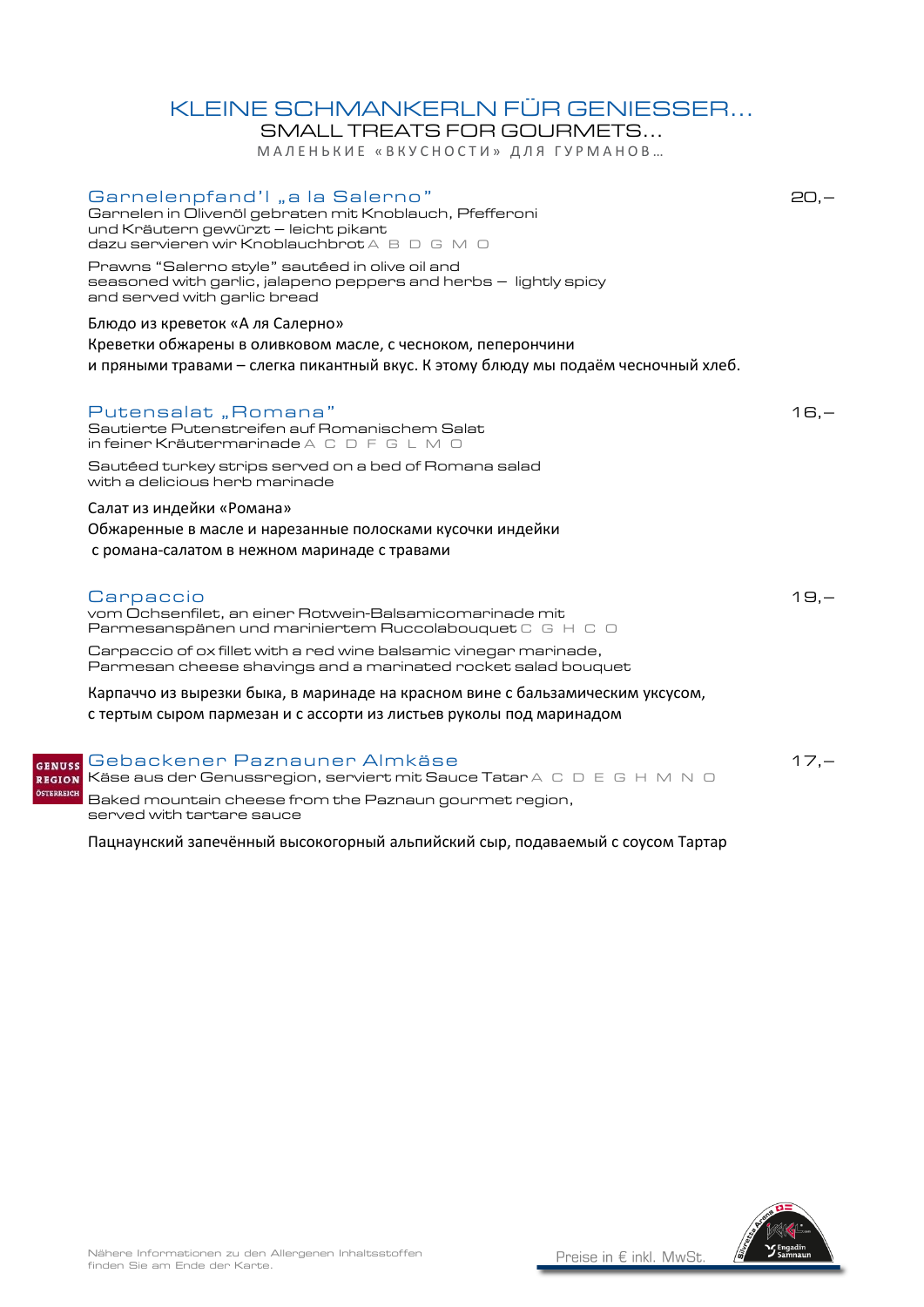| Beef Tatar (ca. 20 Minuten Wartezeit)<br>mit Toast und Butter A C D F G L M O<br>With toast and butter (about 20 minutes waiting time)             | $27 -$ |
|----------------------------------------------------------------------------------------------------------------------------------------------------|--------|
| Тартар из говядины с тостом и маслом                                                                                                               |        |
| Kleine Portion Beef Tatar (ca. 20 Minuten Wartezeit)<br>ACDFGLMO                                                                                   | $18 -$ |
| Small serving of steak tartare (about 20 minutes waiting time)                                                                                     |        |
| Маленькая порция тартара из говядины (время ожидания – ок. 20 мин.)                                                                                |        |
| Büffelmozzarella mit Tomaten<br>an einem gebundenen Basilikumdressing und Scheiben<br>vom Prosciutto serviert mit Weißbrot A C F G L M O           | 13.—   |
| Buffalo mozzarella cheese with tomatoes on thick basil dressing<br>and slices of prosciutto ham served with white bread                            |        |
| Моцарелла из молока буйвола с помидорами<br>с загущенной салатной заправкой на основе базилика и с нарезанной ломтиками ветчины,<br>с белым хлебом |        |



Mixed side-salad

Green salad Зелёный салат

Смешанный салат-гарнир



Grüner Salat 7,–

Salatbeilage gemischt 7,-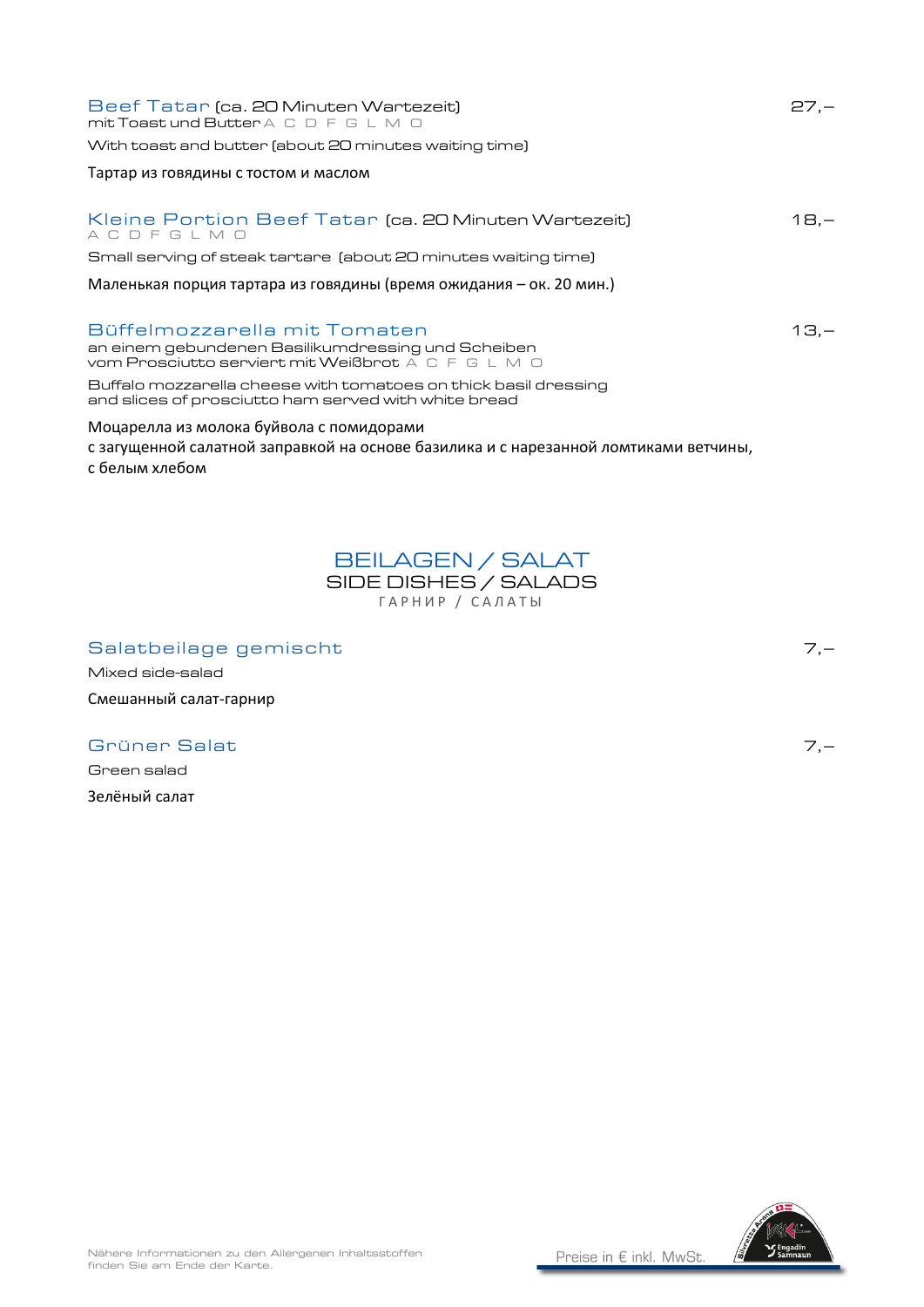### AUS DEM SUPPENTOPF ...

FROM OUR SOUP TUREEN... ИЗ СУПОВОГО КОТЛА ...

| <b>Bouillabaisse</b><br>französische Fischsuppe von Meeresfrüchten, Wolfsbarsch,<br>Drachenkopf, Steinbutt, Muscheln und Shrimps B D F L M R | $14 -$     |
|----------------------------------------------------------------------------------------------------------------------------------------------|------------|
| Bouillabaisse French fish soup with shellfish, seabass, scorpion fish,<br>turbot, mussels and shrimp                                         |            |
| французский рыбный суп из морепродуктов, сибаса, морского ерша, ботуса, мидий и креветок                                                     |            |
|                                                                                                                                              |            |
| <sub>uss</sub> Paznauner Käsecremesuppe<br>ron mit Schwarzbrot croutons und würzigem Almkäse<br><b>REIGH aus der Genussregion</b> A F G L O  | 7,5        |
| Cream of piquant Paznaun cheese soup from the gourmet region<br>with black bread croutons                                                    |            |
| Пацнаунский сырный суп-пюре                                                                                                                  |            |
| с тыквенными семечками и альпийским высокогорным сыром                                                                                       |            |
|                                                                                                                                              |            |
| Tomatensuppe                                                                                                                                 | 6,5        |
| mit Basilikum und sautierten Weißbrotwürfel A F G L O                                                                                        |            |
| Tomato soup with basil and sautéed white bread croutons                                                                                      |            |
| Томатный суп с листьями свежего базилика и с обжаренными в масле кусочками белого хлеба                                                      |            |
|                                                                                                                                              |            |
| Zuppa Pavese (aus Pavia, Norditalien)                                                                                                        | $\Theta$ . |
| Gemüsebouillon mit pochiertem Ei<br>Toastbrot und gratiniertem Käse A C F G H L M S                                                          |            |
| Zuppa Pavese (from Pavia, Northern Italy)                                                                                                    |            |
| Vegetable bouillon with poached egg, toasted bread with grated cheese                                                                        |            |
| Павийский суп (г. Павия, Северная Италия), овощной бульон с яйцом пашот                                                                      |            |
|                                                                                                                                              |            |
| <b>Klare Rindsuppe</b>                                                                                                                       | 5,5        |
| mit hausgemachten Kräuterfrittaten A C F G L                                                                                                 |            |
| Clear beef broth with homemade sliced herb pancakes                                                                                          |            |
| Суп на прозрачном говяжьем бульоне с нарезанным тонкими полосками омлетом с зеленью                                                          |            |
| домашнего приготовления                                                                                                                      |            |
|                                                                                                                                              |            |
| Gebäck<br>1 Stück Semmel A C F G H N                                                                                                         | 1,1        |
| 2 Scheiben Schwarzbrot A C F H L M N P                                                                                                       | $1, -$     |
| 2 Scheiben Weißbrot A C E F G H N<br>2 Stück Kürbisbrot A C F G H N                                                                          |            |
| 1 roll                                                                                                                                       | 1,1        |
| 2 slices of white or brown bread /                                                                                                           | $1, -$     |
| 2 slices of pumpkin bread                                                                                                                    |            |
| Булочка 1 шт.                                                                                                                                | 1,1        |
| Белый хлеб или хлеб для тостов 2 шт./<br>Чёрный хлеб 1 шт. / Тыквенный хлеб 2 шт.                                                            | $1,-$      |
|                                                                                                                                              |            |
| Ofenfrisches Knoblauchbrot                                                                                                                   | $7 -$      |
| würzig-pikant A D G M O                                                                                                                      |            |
| Oven-fresh garlic bread - aromatic and spicy                                                                                                 |            |

Свежеиспечённый чесночный хлеб, пряный и пикантный на вкус



GE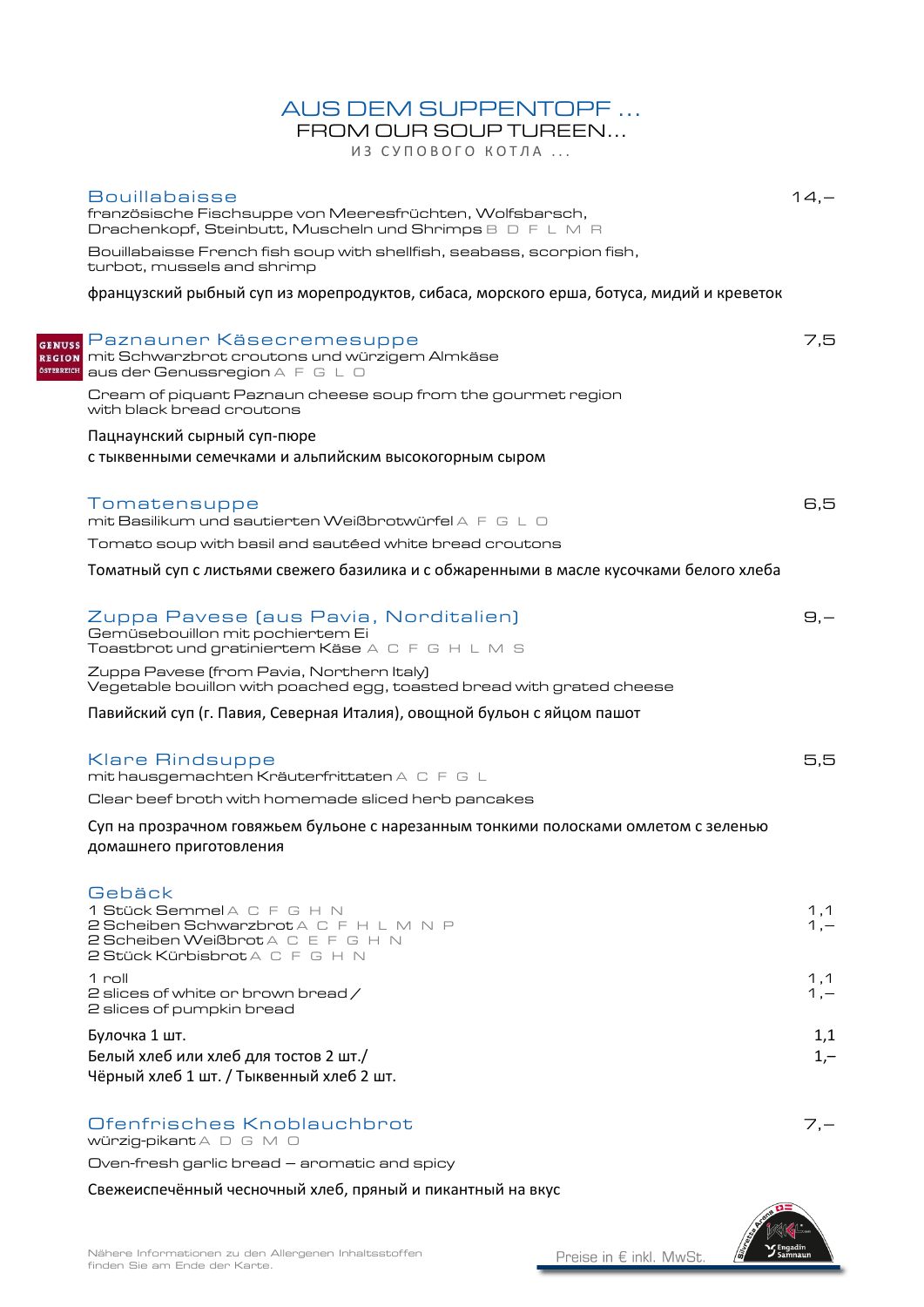| МАКАРОННЫЕ ИЗДЕЛИЯ & СО.                                                                                                                                |        |
|---------------------------------------------------------------------------------------------------------------------------------------------------------|--------|
| Linguini "Vongole"<br>mit Herzmuscheln und Kräuterbutter A C G R M                                                                                      | $25 -$ |
| Linguine Vongole with cockles and herb butter                                                                                                           |        |
| Лингвини с морепродуктами –                                                                                                                             |        |
| Подается с мидиями и сливочным маслом с пряными травами                                                                                                 |        |
| Spaghetti Bolognese<br>ACFLMO                                                                                                                           | $13 -$ |
| Spaghetti Bolognese with meat sauce                                                                                                                     |        |
| Спагетти Болоньезе                                                                                                                                      |        |
| Penne "Arrabbiata"<br>Penne in pikanter Tomatensauce mit Zwiebeln, Knoblauch,<br>Oliven und Pfefferoni - sehr pikant! A C E F G L O                     | $15 -$ |
| Penne in a spicy tomato sauce with onions, garlic, olives<br>and jalapeno peppers – very spicy                                                          |        |
| Макароны пенне «Аррабиата»<br>Макароны пенне в пикантном томатном соусе с луком, чесноком, оливками и<br>жгучим перцем чили – с очень пикантным вкусом! |        |
| Linguine alla Carbonara<br>ACFGOP                                                                                                                       | $19 -$ |
| Linguine alla Carbonara                                                                                                                                 |        |
| Лингуине карбонара                                                                                                                                      |        |
| Risotto alla Milanese A G L                                                                                                                             | $17 -$ |
| Risotto alla Milanese                                                                                                                                   |        |

PASTA & CO ...

Ризотто по-милански

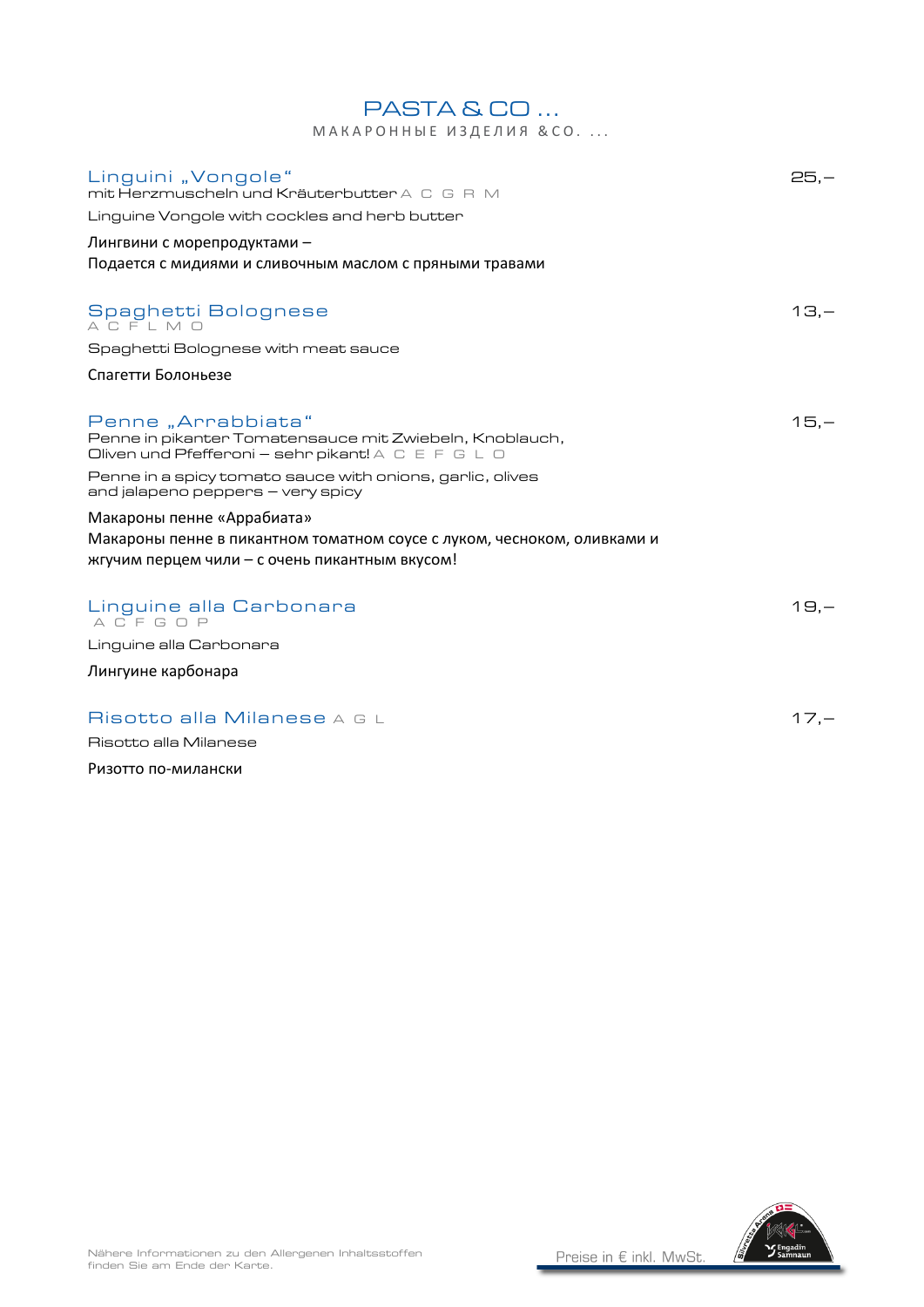### **HAUPTSPEISEN**

# MAIN DISHES

ОСНОВНЫЕ БЛЮДА

| Piccata milanese<br>2 Kalbsfilet in Ei-Parmesan, gebacken mit Butter,<br>Serviert mit Tomatenspaghetti und Parmesan A C F G L M N O | $-1, -15$ |
|-------------------------------------------------------------------------------------------------------------------------------------|-----------|
| 2 pieces of veal tenderloin in egg-Parmesan, baked with butter,<br>served with tomato spaghetti and Parmesan                        |           |
| Пикатта Миланезе                                                                                                                    |           |
| телячье филе (2 шт.) в яично-пармезанной панировке, запеченные в масле,                                                             |           |
| подаются со спагетти в томатным соусом и пармезаном                                                                                 |           |
| Zwiebelrostbraten<br>mit Bratkartoffeln und Speckbohnen E F G L M O                                                                 | $26, -$   |
| Cutlet of beef with onions, roast potatoes and beans with bacon                                                                     |           |
| Ростбиф с луком с жареной картошкой и обжаренной фасолью с беконом                                                                  |           |
| Ochsenfiletsteak (250 g)<br>mit Pfeffersauce, Kroketten und jungem Gemüse A C E F G H L M N O                                       | $38,-$    |
| Ox Fillet Steak (250 g)<br>with pepper sauce, croquettes and baby vegetables                                                        |           |
| Стейк из мяса вола (250 г)                                                                                                          |           |
| с перечным соусом, крокетами и свежими овощами                                                                                      |           |
| Wiener Schnitzel vom Kalb<br>in Butter gebacken mit Petersilienkartoffel und Preiselbeeren $A \subset F \subset N$                  | $27,-$    |
| Pan-fried veal escalope "Vienna style"<br>with parsley potatoes and cranberries                                                     |           |
| Венский шницель из телёнка,                                                                                                         |           |
| запечённый в масле, с картофелем, петрушкой и брусникой                                                                             |           |
| Hirschragout in Rotweinsauce<br>mit Kartoffelknödel und Rotkraut A C D F G L M O                                                    | $25,-$    |
| Venison ragout in red wine sauce<br>with potato dumplings and red cabbage                                                           |           |
| Рагу из оленины в соусе из красного вина                                                                                            |           |
| с картофельными клёцками и краснокочанной капустой                                                                                  |           |
| Rumpsteak "Cafe de Paris"<br>auf Burgunderrotweinschalottensauce<br>mit "Kartoffelgratin" A C D F G H L M O                         | 32,—      |
| Rump steak "café de Paris" on a sauce of red burgundy wine<br>and shallots with potato gratin                                       |           |
| Ромштекс «Парижское кафе»                                                                                                           |           |
| с соусом из лука шалот на красном бургундском вине с картофельным гратеном                                                          |           |

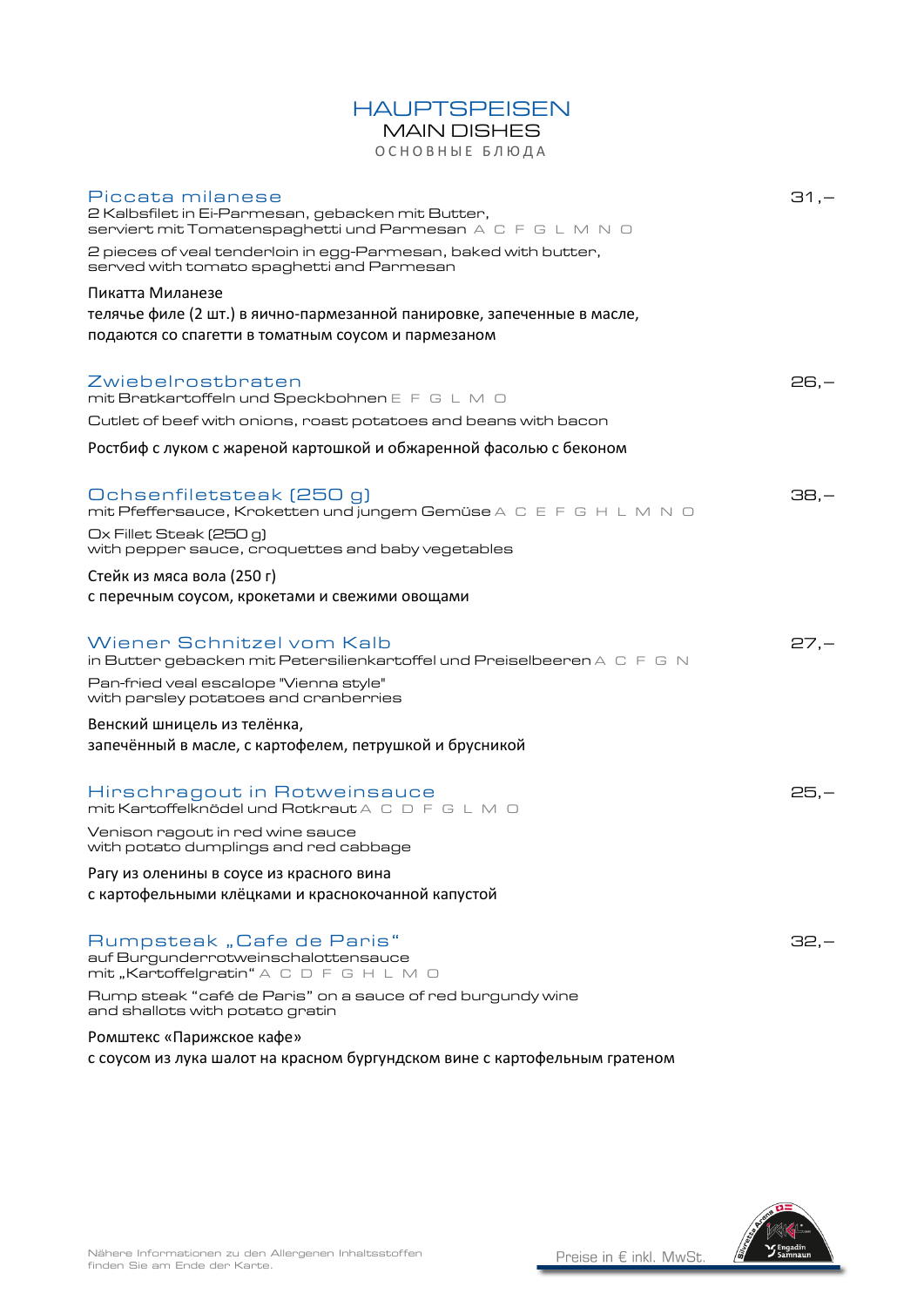| Schweinefilet in Gorgonzolarahmsauce<br>mit Kroketten und Gemüse A F G L M                                                                                                                                                                             | $25 -$ |
|--------------------------------------------------------------------------------------------------------------------------------------------------------------------------------------------------------------------------------------------------------|--------|
| Fillet of pork with creamed sauce of gorgonzola, croquettes<br>and vegetables                                                                                                                                                                          |        |
| Свиная вырезка в соусе из горгондзолы                                                                                                                                                                                                                  |        |
| со сливками, с крокетами и со свежими овощами                                                                                                                                                                                                          |        |
| Toast, Pardorama"<br>Kleines Steak und kleines Wienerschnitzel auf Toast,<br>mit knackigem Salat und Cocktailsauce A C D F G H L M N O<br>Small steak and small pan-fried veal escalope "Vienna style"<br>on toast with crisp salad and cocktail sauce | $25 -$ |
| Тост «Пардорама»<br>Маленький стейк и маленький венский шницель на тосте,<br>с хрустящим салатом и коктейльным соусом                                                                                                                                  |        |
| Filetspitzen "Stroganoff"<br>mit hausgemachten Butterspätzle und<br>Gemüse A C E F G H L M N O P                                                                                                                                                       | $29,-$ |
| Stroganoff-styles sautéed pieces of beef served<br>with homemade butter spaetzle and fresh vegetables                                                                                                                                                  |        |
| Кусочки филе «Биф-строганов» с клёцками «шпетцле» в масле                                                                                                                                                                                              |        |
| домашнего приготовления и со свежими овощами                                                                                                                                                                                                           |        |
|                                                                                                                                                                                                                                                        |        |
| Wolfsbarsch<br>auf Schalotten-Kartoffelpüree und geschmolzenen Tomaten<br>ADFGLO                                                                                                                                                                       | 28.5   |
| Seabass on a bed of mashed potatoes, shallots and baked tomatoes                                                                                                                                                                                       |        |
| Морской окунь                                                                                                                                                                                                                                          |        |

подается с картофельным пюре с луком-шалот и тушеными помидорами

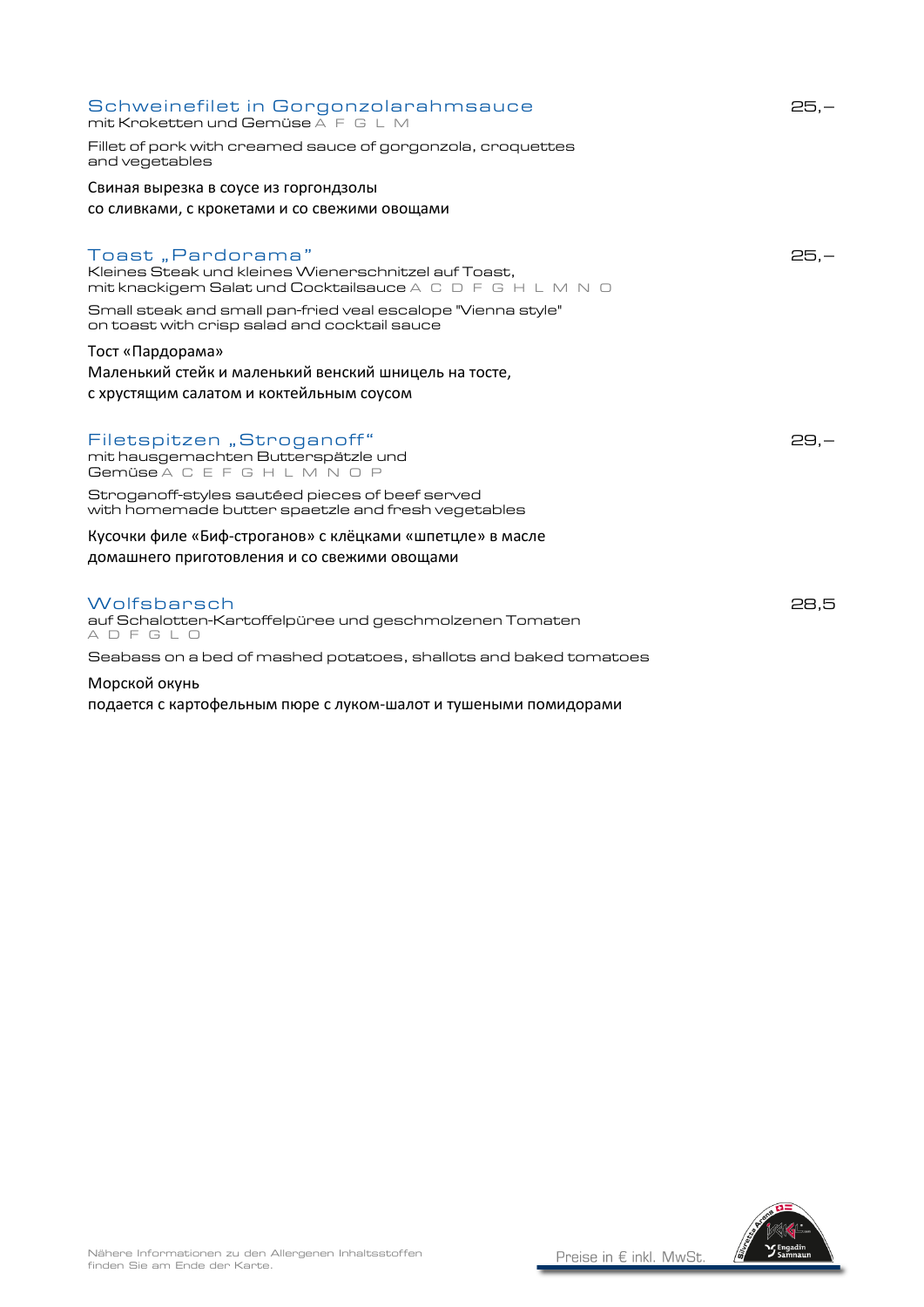### KINDERÜBERRASCHUNG

CHILDREN'S SURPRISE

ДЕТСКОЕ МЕНЮ С СЮРПРИЗОМ

| <b>NUR für Kinder</b>                                                                                  |         |
|--------------------------------------------------------------------------------------------------------|---------|
| ONLY for children                                                                                      |         |
| Только для детей                                                                                       |         |
| Biene Maja<br>Frankfurter Würstel mit Pommes frites<br>dazu eine Kinderüberraschung $E \subseteq L$    | $10 -$  |
| Frankfurter with French fries and a children's surprise                                                |         |
| Пчёлка Майя<br>Франкфуртская колбаска с картошкой фри и сюрпризом                                      |         |
| Micky Maus<br>Kleines Wiener Schnitzel mit Pommes frites<br>dazu eine Kinderüberraschung A C E F G L N | $10, -$ |
| Small pan-fried veal escalope "Vienna style"<br>with French fries and a children's surprise            |         |
| Мики-Маус                                                                                              |         |
| Небольшой венский шницель с картошкой фри и сюрпризом                                                  |         |
| Bob der Baumeister<br>Spaghetti Bolognese dazu eine Kinderüberraschung A $\subset$ F L M $\cup$        | $10 -$  |
| Spaghetti Bolognese with meat sauce and a children's surprise                                          |         |
| Спагетти Болоньезе с сюрпризом                                                                         |         |
| Grisu<br>Spaghetti mit Basilikumpesto und Kinderüberraschung<br>A C G H                                | $10,-$  |
| Spaghetti with basil pesto and a children's surprise                                                   |         |
| Грису                                                                                                  |         |

Спагетти под базиликовым песто, с сюрпризом для детей

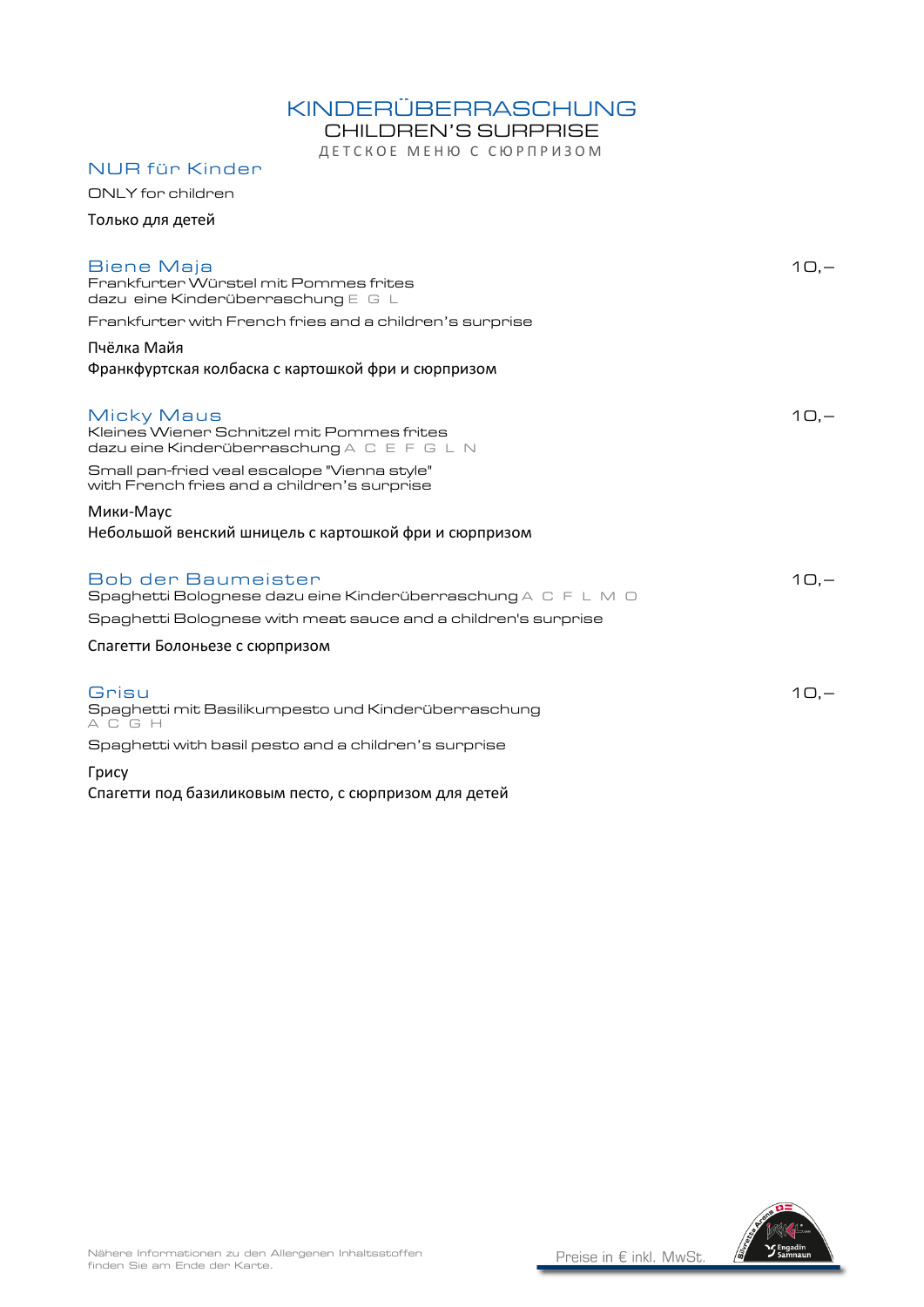| ПИЦЦА                                                                                                 |        |
|-------------------------------------------------------------------------------------------------------|--------|
| Pizza Margherita<br>mit Tomaten, Käse und Basilikum A G<br>with tomatoes, mozzarella cheese and basil | 11,5   |
|                                                                                                       |        |
| с помидорами, сыром и базиликом                                                                       |        |
| Pizza Rucola<br>mit Tomaten, Käse und Rucola A G<br>with tomatoes, cheese and rocket                  | 1З.—   |
| с помидорами, сыром и рукколой                                                                        |        |
|                                                                                                       |        |
| Pizza Frutti di Mare<br>mit Tomaten, Käse und Meeresfrüchten A B G D                                  | 20.—   |
| with tomatoes, cheese and seafood                                                                     |        |
| с помидорами, сыром и с морепродуктами                                                                |        |
|                                                                                                       |        |
| Pizza Quattro Stagioni<br>mit Tomaten, Käse, Champignon, Salami, Schinken, Paprika A G L M            | $16,-$ |
| with tomatoes, cheese, mushrooms, salami, ham, bell peppers                                           |        |
| с помидорами, сыром, шампиньонами, салями, ветчиной, паприкой                                         |        |
|                                                                                                       |        |
| Pizza Diavolo<br>mit Tomaten, Käse, Salami, Pfefferoni und Knoblauch A G L M R                        | $14,-$ |
| with tomatoes, cheese, salami, jalapeno peppers and garlic                                            |        |
| с помидорами, сыром, салями, жгучим перцем чили и с чесноком                                          |        |
|                                                                                                       |        |
| Pizza Salami<br>mit Tomaten, Käse und Salami A G L M                                                  | $14,-$ |
| with tomatoes, cheese and salami                                                                      |        |
| с помидорами, сыром и салями                                                                          |        |
|                                                                                                       |        |
| Hauspizza<br>mit Tomaten, Käse, Speckstreifen,<br>Zwiebel, Knoblauch, Pfefferoni A G L M R            | $17 -$ |
| Pizza "house style" with tomatoes, cheese, strips of ham, onions,<br>garlic and jalapeno peppers      |        |
| с помидорами, сыром, с полосками шпика, луком, чесноком, жгучим перцем чили                           |        |
|                                                                                                       |        |
| Pizza Capricciosa<br>mit Tomaten, Käse, Schinken, Ei, Spargel,<br>Champignons, Artischocken A C G L M | $16,-$ |
| with tomatoes, cheese, ham, egg, asparagus, mushrooms and artichokes                                  |        |

PIZZA

с помидорами, сыром, ветчиной, яйцом, спаржей, шампиньонами, артишоками

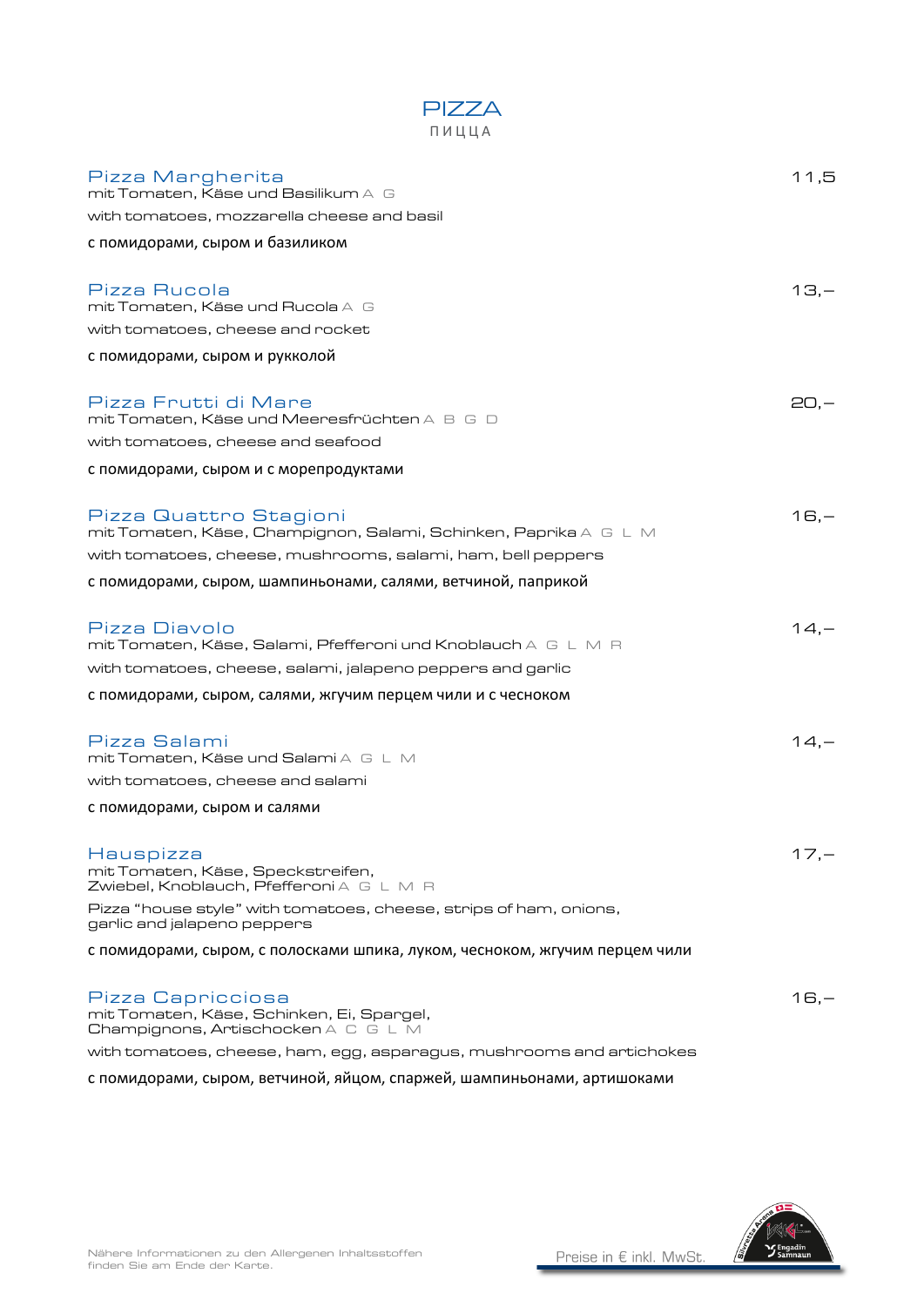| Pizza Calzone<br>Gefüllte Pizza mit Käse, Schinken,<br>Champignons und Artischocken A G L M                                      | $15,-$  |
|----------------------------------------------------------------------------------------------------------------------------------|---------|
| with cheese, ham, mushrooms and artichokes                                                                                       |         |
| Фаршированный вариант пиццы с сыром, ветчиной,<br>шампиньонами и артишоками                                                      |         |
| Pizza Tonno<br>mit Tomaten, Käse, Thunfisch, Zwiebel, Oliven, Oregano A $\,\mathsf D\,$ G                                        | $16,-$  |
| with tomatoes, cheese, tuna, onion, olives and oregano                                                                           |         |
| с помидорами, сыром, тунцом, луком, оливками, орегано                                                                            |         |
| Pizza Prosciutto<br>mit Tomaten, Käse, Schinken, Oregano A G L M                                                                 | $15,-$  |
| with tomatoes, cheese, prosciutto ham and oregano                                                                                |         |
| с помидорами, сыром, ветчиной прошутто, орегано                                                                                  |         |
| Pizza Salmone<br>mit Lachs, Ruccola, Tomaten, Käse, Oregano A $\;\mathrel{\Box}\; \mathrel{\mathsf{G}}$                          | $18,-$  |
| with salmon, rocket, tomatoes, cheese and oregano                                                                                |         |
| с лососем, рукколой, помидорами, сыром, орегано                                                                                  |         |
| <b>Pizza Cardinale</b><br>Tomaten, Mozzarella, Schinken, Oregano A G O                                                           | $15,-$  |
| with tomatoes, mozzarella cheese, ham, oregano                                                                                   |         |
| помидоры, сыр моцарелла, ветчина, орегано                                                                                        |         |
| Pizza Ramazzotti<br>Tomaten, Käse, Salami, Schinken,<br>Zwiebel, Paprika, Thunfisch, Champignons $\land\;\;\Box\;\;\Box\;\;\Box$ | $22 -$  |
| with tomatoes, cheese, salami, ham, onions,<br>bell peppers, tuna, mushrooms                                                     |         |
| помидоры, сыр, салями, ветчина, лук, болгарский перец, тунец, шампиньоны                                                         |         |
| <b>Chef Pizza</b><br>Tomaten, Käse, Roastbeef, Gorgonzola,<br>Paprika, Kräuterbutter, Chili, Ruccola, Kirschtomaten A G O        | 24.—    |
| with tomatoes, cheese, roast beef, gorgonzola,<br>bell peppers, herb butter, chili, rocket, cherry tomatoes                      |         |
| помидоры, сыр, ростбиф, горгонзола, болгарский перец, масло с пряными травами,<br>перец чили, руккола, помидоры черри            |         |
| Pizza Parma<br>Tomaten, Käse, San Daniele (Schinken),<br>Ruccola, Parmesan, Oregano A C F G L O                                  | $17, -$ |
| with tomatoes, cheese, San Daniele (ham), rocket,<br>parmesan, oregano                                                           |         |

помидоры, сыр, Сан-Даниэле (ветчина), руккола, пармезан, орегано

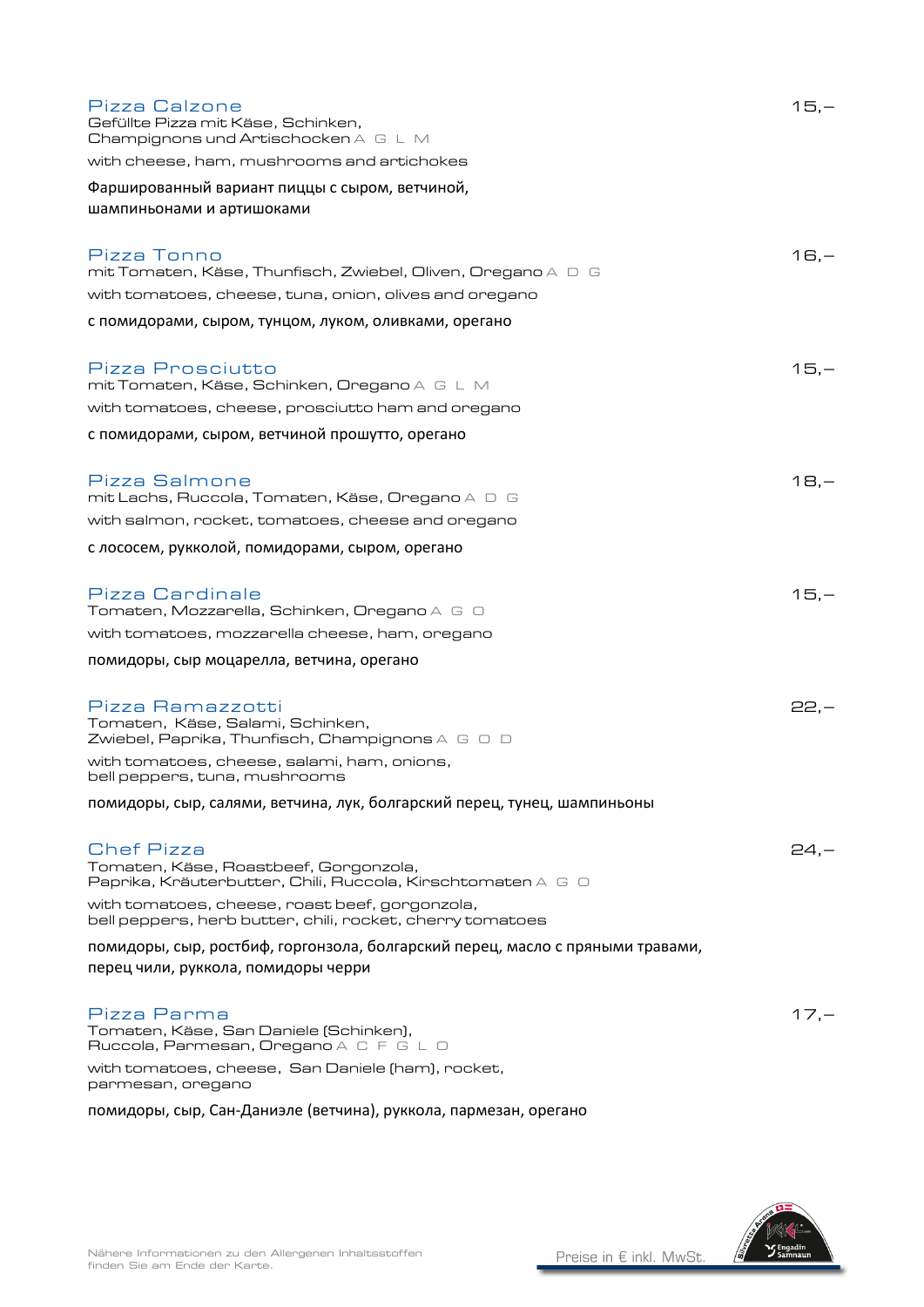| Hirtenpizza<br>Tomaten, Käse, Speck, Schafskäse,<br>Paprika, Zwiebel, Oliven, Oregano A G O<br>with tomatoes, cheese, bacon, sheep's milk cheese,<br>bell peppers, onions, olives, oregano                   | $17 -$  |
|--------------------------------------------------------------------------------------------------------------------------------------------------------------------------------------------------------------|---------|
| помидоры, сыр, бекон, овечий сыр, болгарский перец, лук, оливки, орегано                                                                                                                                     |         |
| Pizza Quattro Formaggi<br>Tomaten, Käse, Schafskäse, Mozzarella,<br>Gorgonzola, Camembert, Oregano A G O<br>with tomatoes, cheese, sheep's milk cheese,<br>mozzarella cheese, gorgonzola, camembert, oregano | $17 -$  |
| помидоры, сыр, овечий сыр, моцарелла, горгонзола, камамбер, орегано                                                                                                                                          |         |
|                                                                                                                                                                                                              |         |
| Pizza Vegetariana<br>Tomaten, Käse, Zwiebel, Mais, Paprika, Champignons,<br>Artischocken, Brokkoli, Mozzarella, Knoblauch, Oregano A G O                                                                     | $20, -$ |
| with tomatoes, cheese, onions, sweetcorn, bell peppers,<br>mushrooms, artichokes, broccoli,<br>mozzarella cheese, garlic, oregano                                                                            |         |
| помидоры, сыр, лук, кукуруза, болгарский перец, шампиньоны, артишоки, брокколи,<br>моцарелла, чеснок, орегано                                                                                                |         |
| Pizza Hawaii<br>Tomaten, Käse, Schinken, Ananas, Kirschen, Oregano A G $\Box$                                                                                                                                | $17 -$  |
| with tomatoes, cheese, ham, pineapple, cherries, oregano                                                                                                                                                     |         |
| помидоры, сыр, ветчина, ананас, вишня, орегано                                                                                                                                                               |         |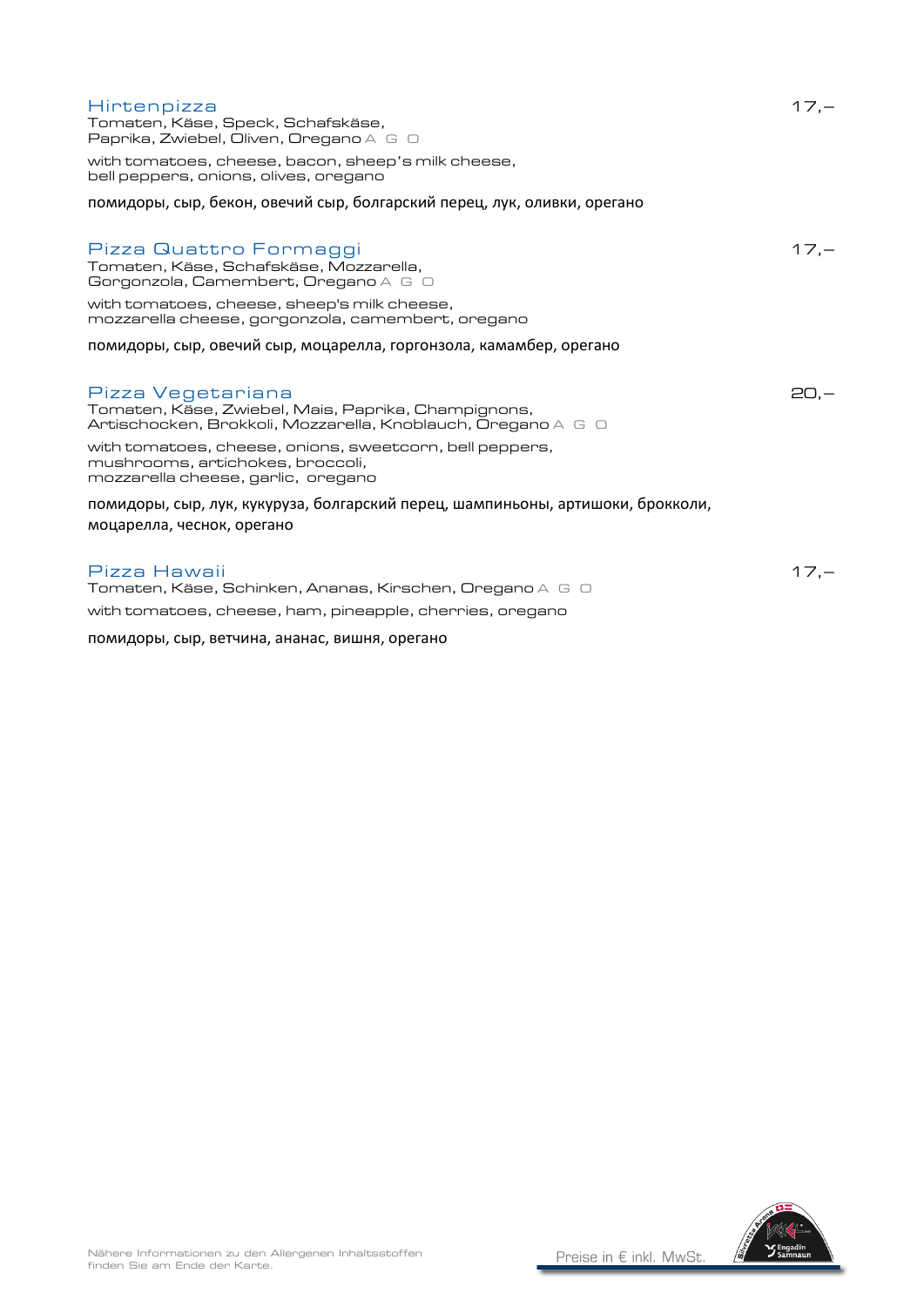

| Apfelstrudel A G H<br>oder Topfenstrudel A C G H<br>mit Vanillesauce G oder Schlagsahne G                                       | $5,-$<br>$+1,5$  |
|---------------------------------------------------------------------------------------------------------------------------------|------------------|
| Apple or curd cheese strudel<br>with vanilla sauce or whipped cream                                                             | $5, -$<br>$+1,5$ |
| Свежий яблочный штрудель или штрудель с творогом<br>с ванильным соусом или взбитыми сливками                                    | $5,-$<br>$+1,5$  |
| Hausgemachtes Tiramisu<br>garniert mit Früchten A C G H                                                                         | 7.5              |
| Homemade tiramisu, garnished with fruit                                                                                         |                  |
| Тирамису домашнего изготовления со свежими фруктами                                                                             |                  |
| Kaiserschmarrn (ca. 20 Minuten Wartezeit)<br>mit Rosinen und Zwetschkenröster A $\, \mathbb C \,$ G $\,$ H                      | $15,-$           |
| Pancake strips "Emperor's-style" with raisins and roasted plums<br>(about 20 minutes waiting time)                              |                  |
| Кайзершмаррн (время ожидания – ок. 20 мин.)<br>с изюмом и сливовым соусом                                                       |                  |
| 1 Stück Torte mit Sahne G<br>Sacher-, A C F G H<br>Nuss-ACFGH<br>oder Obsttorte A C F G                                         | 5.—              |
| 1 piece of cake with whipped cream<br>Sacher, nut or fruit tart                                                                 |                  |
| Шоколадный торт «Захер», ореховый торт, фруктовый торт 1 шт.                                                                    |                  |
| Bananensplit C E G H<br>Vanilleeis vom heimischen Konditor mit Bananen,<br>gehobelte Mandeln, garniert mit Schokolade und Sahne | $10, -$          |
| Locally made vanilla ice-cream with bananas and sliced almonds,<br>garnished with chocolate and cream                           |                  |
| Банановый сплит<br>Ванильное мороженое местного производства с бананом, тертым миндалем,<br>украшено шоколадом и сливками       |                  |
| Heiße Liebe A C G<br>Vanilleeis vom heimischen Konditor, garniert mit Himbeeren und Sahne                                       | 9,5              |
| Locally made vanilla ice-cream garnished with raspberries and cream                                                             |                  |
| Горячая любовь                                                                                                                  |                  |

Ванильное мороженое местного производства, украшенное малиной и сливками

### FRAGEN SIE NACH UNSERER EISKARTE FEEL FREE TO ASK ABOUT THE ICE CREAMS WE SERVE

СПРАШИВАЙТЕ О МЕНЮ МОРОЖЕНОГО

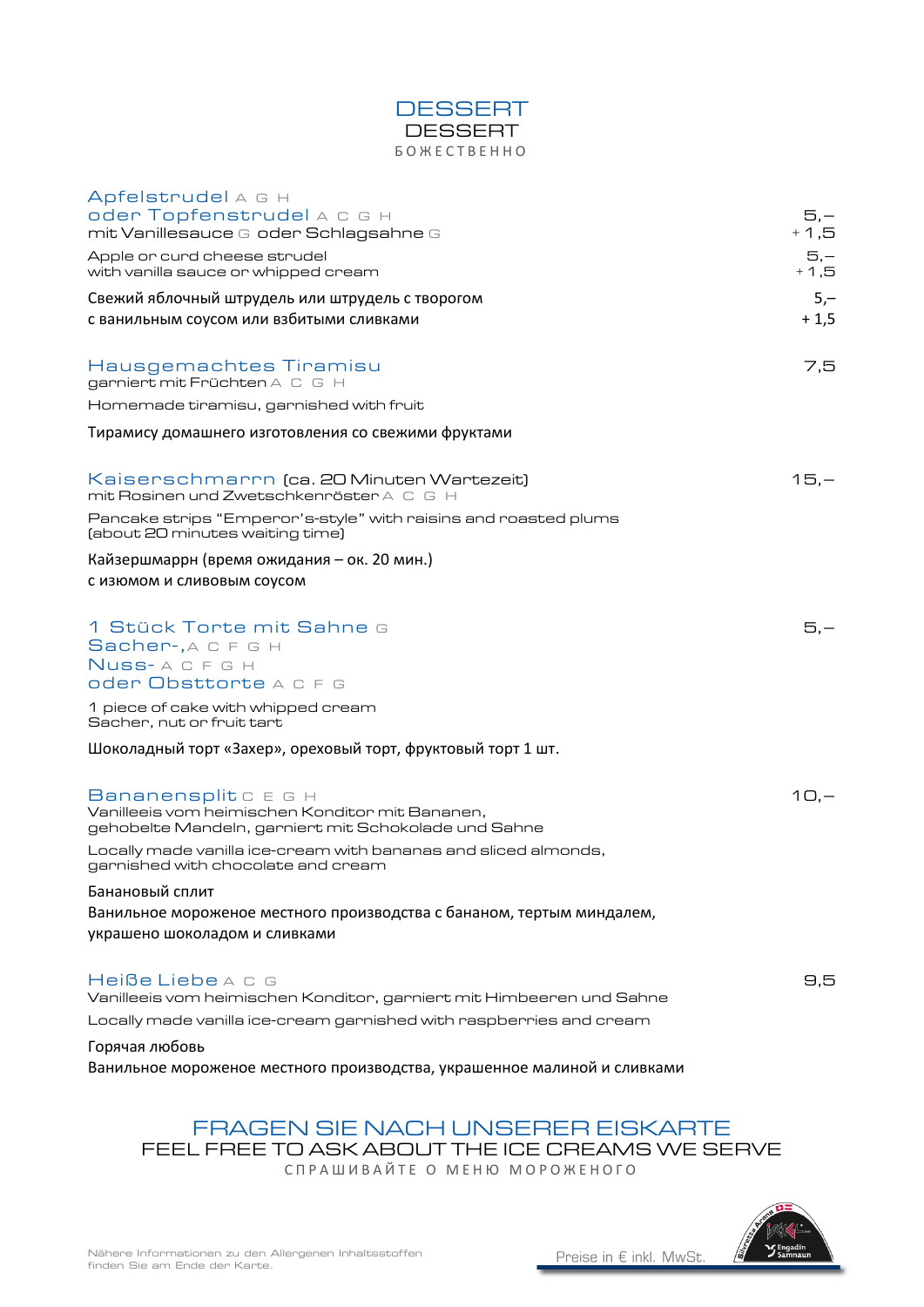

### BERGFRÜHSTÜCK (TÄGL. ZWISCHEN 9.00 UND 10.30 UHR)

#### BREAKFAST IN THE MOUNTAINS daily served between 9.00 and 10.30 a.m. ГОРНЫЙ ЗАВТРАК (ЕЖЕДН. МЕЖДУ 9.00 И 10.30)

| Gekochtes Ei                                                                                                                                         | 1,1     |
|------------------------------------------------------------------------------------------------------------------------------------------------------|---------|
| Boiled egg                                                                                                                                           |         |
| Сваренное вкрутую яйцо                                                                                                                               |         |
|                                                                                                                                                      |         |
| Joghurt mit Früchten<br>G H                                                                                                                          | 7,5     |
| Yoghurt with fruit                                                                                                                                   |         |
| Йогурт со свежими фруктами                                                                                                                           |         |
| Ham & Eggs c L M O<br>oder Bacon & Eggs CLMO<br>Spiegeleier mit Schinken oder Speck garniert                                                         | $12 -$  |
| Fried eggs with ham or bacon                                                                                                                         |         |
| Яичница-глазунья с ветчиной или шпиком (беконом)                                                                                                     |         |
| Strammer Max<br>Gebratener Schinken mit Spiegeleiern,<br>auf getoastetem Schwarzbrot A C G L M O                                                     | $12, -$ |
| Roast ham with fried eggs on toasted dark bread                                                                                                      |         |
| Поджаренная ветчина с глазуньей на тостовом черном хлебе                                                                                             |         |
| Omelett oder Rührei<br>nach Wahl mit Champignons, Schinken oder Käse C G L M O                                                                       | 9,5     |
| Omelette or scrambled egg with a choice of mushrooms, ham or cheese                                                                                  |         |
| Омлет или яичница-болтунья по выбору с шампиньонами, ветчиной или с сыром                                                                            |         |
| Power-Frühstück<br>Tee oder Kaffee, Orangenjuice, Butter, Marmelade, Wurst und Käse,<br>Einach Wahl, Naturjoghurt, Gebäck A C F G L M N O            | $22, -$ |
| Power breakfast with tea or coffee, orange juice, butter, jam, assorted<br>cold cuts and cheese, 1 egg of your choice , natural yoghurt, bread/rolls |         |
| Энергетический завтрак                                                                                                                               |         |

Чай или кофе, апельсиновый сок, масло, варенье, колбаса или сыр, яйцо, приготовленное по выбору, натуральный йогурт, печенье

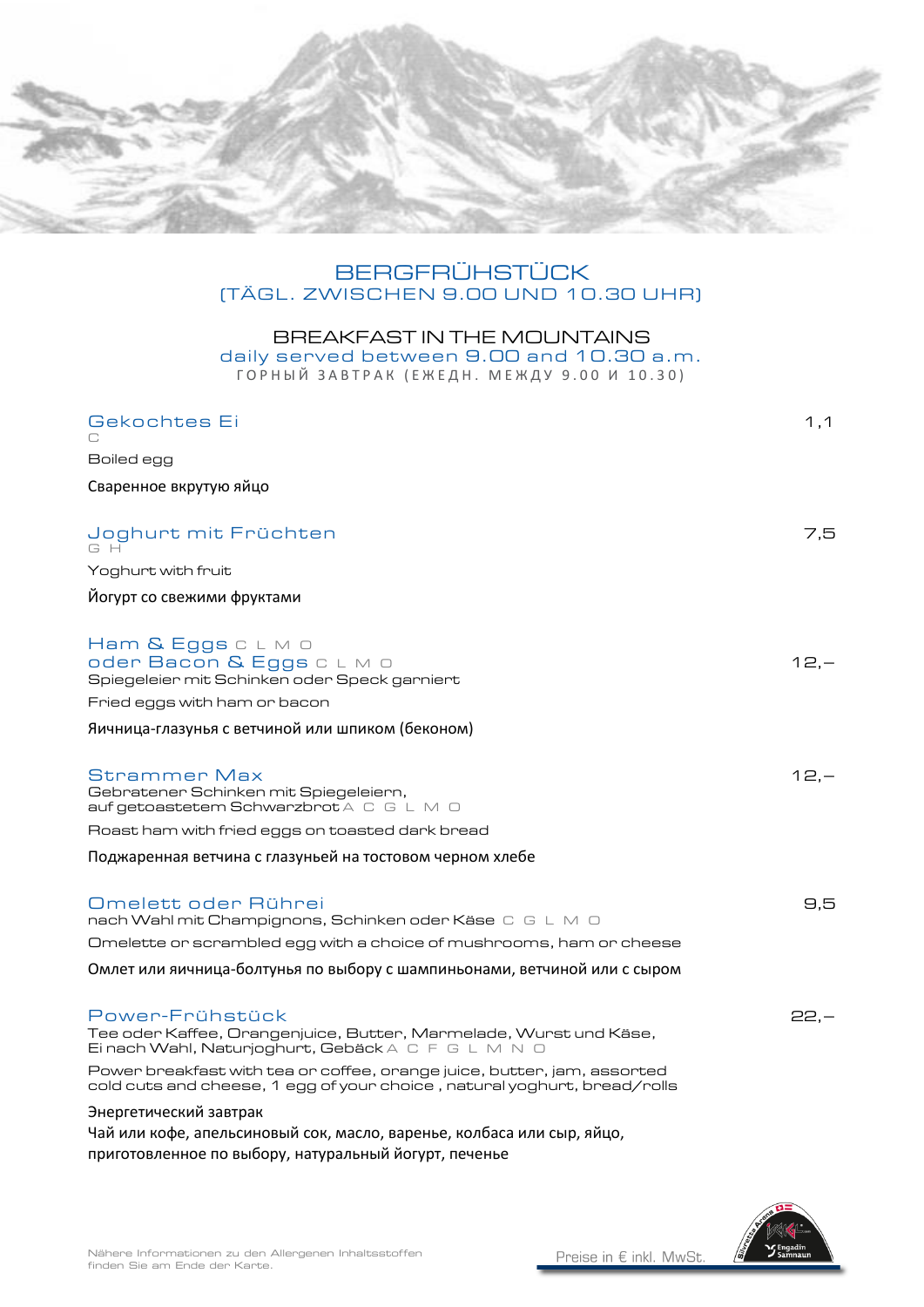APERITIF & SOFT DRINKS

#### **APERITIFS**

АПЕРИТИВЫ И ПРОХЛАДИТЕЛЬНЫЕ НАПИТКИ

| <b>Chandon Garden Spritz</b>         | $0,2$ lt        | 7,5     |
|--------------------------------------|-----------------|---------|
| Martini bianco, rosso oder dry       | 5cl             | 3,7     |
| Campari Soda                         | 5 <sub>cl</sub> | 4,4     |
| Campari Orange                       | 5 <sub>cl</sub> | 4,8     |
| Cynar                                | 5 <sub>cl</sub> | $B, -$  |
| Stroh Rum 60%                        | $2$ cl          | 2,5     |
| Portwein Tawny Sandeman red or white | 5 cl            | $B, -$  |
| Glas Prosecco                        | 10c             | 5,5     |
| Glas Sekt                            | 10c             | 5,5     |
| Aperol veneziano oder vino           | 0,25 lt         | $G, -$  |
| Hugo                                 | 0,25 lt         | $G, -$  |
| Hendrick's Gin                       | $4$ cl          | $11, -$ |
| <b>Martin Miller</b>                 | 4 cl            | $10, -$ |
| Wein gespritzt                       | 0,25 lt         | 3,5     |

### Offene Weine siehe Tagesweinkarte!

### See the daily wine list for wine by the glass!

У нас широкий выбор вин, разливаемых по бокалам. Смотрите винную карту на сегодняшний день.

Informationen über Allergene in unseren Getränken,<br>erhalten Sie auf Nachfrage bei unseren ServicemitarbeiterInnen. Zusätzlich verweisen wir auf die Allergentabelle am Ende der Karte.

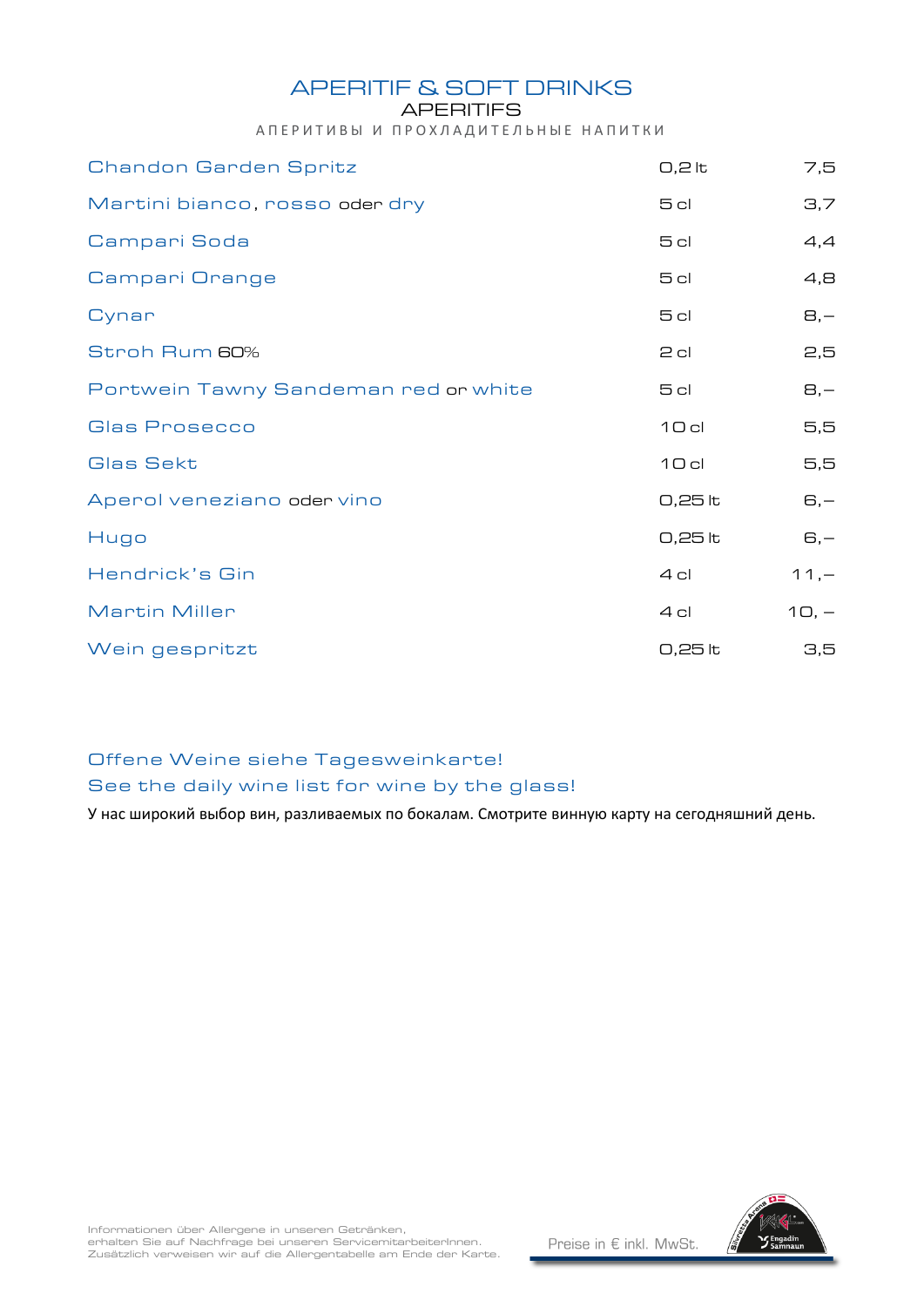**ALKOHOLFREIES** 

SOFT DRINKS

Б Е З А Л К О Г О Л Ь Н Ы Е Н А П И Т К И

#### LIGHT- SOWIE ENERGYGETRANKE KONNEN EINE PHENYLALANINQUELLE ENTHALTEN

| Acqua Panna (Stilles Wasser)                                                                                                 | 0,25 lt             | $\Xi$ , $-$    |
|------------------------------------------------------------------------------------------------------------------------------|---------------------|----------------|
| Acqua Panna                                                                                                                  | 0,75 lt             | 7,5            |
| San Pellegrino (Mineralwasser)                                                                                               | 0,25 lt             | $\Xi$ , $-$    |
| San Pellegrino                                                                                                               | 0,75 lt             | 7,5            |
| Ischgl Schiwasser (Himbeere mit Kohlensäure)                                                                                 | 0,25 lt             | $\mathbf{3,1}$ |
| Ischgl Schiwasser (Himbeere mit Kohlensäure)                                                                                 | $0,5$ <sub>k</sub>  | 5,2            |
| Coca-Cola, Sprite, Mezzo mix oder Fanta                                                                                      | 0,25 lt             | 3,1            |
| Coca-Cola, Sprite,<br>Mezzo mix oder Fanta                                                                                   | $0,5$ <sub>lt</sub> | 5,2            |
| Coke Zero (Flasche)                                                                                                          | 0,33 lt             | 4,7            |
| Almdudler (Flasche)                                                                                                          | 0,35 lt             | 4,7            |
| FEVER-TREE (Bitter Lemon, Tonic Water, Ginger Ale)                                                                           | $0,2$ lt            | $4 -$          |
| <b>SRAUCH</b> ) Fruchtsäfte<br>[Apfel, Orange, Johannisbeere, Multivitamin]<br>(apple, orange, currant, multivitamine juice) | $0,2$ lt            | 3,3            |
| Fruchtsäfte gespritzt                                                                                                        | 0,25 lt             | $\Xi$ , $-$    |
| Orangensaft frisch gepresst                                                                                                  | 0,25 lt             | $B, -$         |
| Apfelsaft naturtrüb                                                                                                          | $O,9$ lt            | 9,5            |
| Eistee Zitrone oder Pfirsich (Flasche)                                                                                       | 0,33 lt             | $4, -$         |
| Carpe Diem Kombucha Classic                                                                                                  | 0,75 lt             | $\Theta$ , $-$ |
| Erdinger Alkoholfrei (Flasche)                                                                                               | $0,5$ <sub>lt</sub> | 4,9            |



Informationen über Allergene in unseren Getränken<br>erhalten Sie auf Nachfrage bei unseren ServicemitarbeiterInnen. Zusätzlich verweisen wir auf die Allergentabelle am Ende der Karte.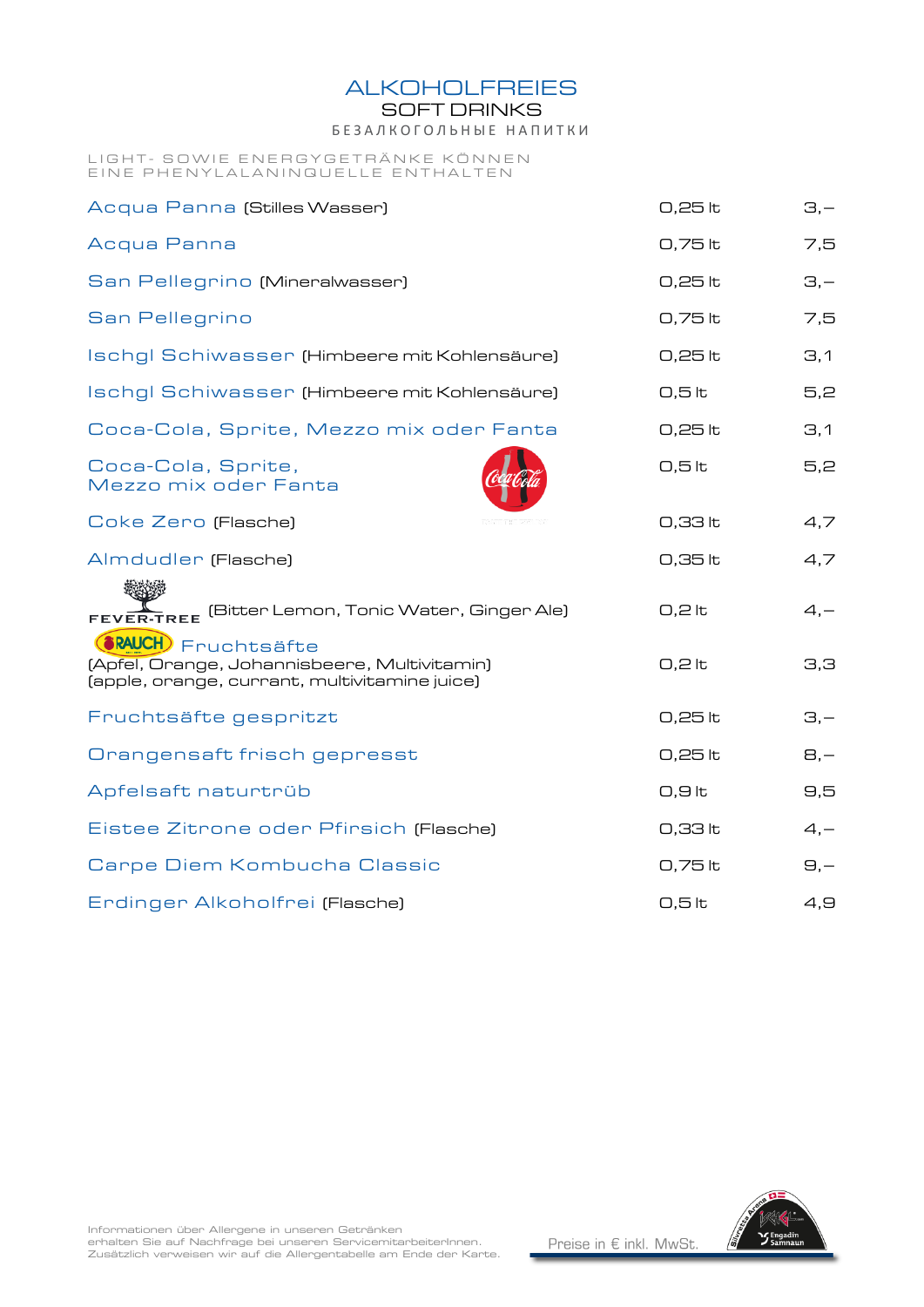### LifeTime Drinks M

| $0,25$ to | $4, -$ |
|-----------|--------|
| $0,25$ to | $4, -$ |
| $0,25$ to | $4, -$ |
| $0,25$ to | $4, -$ |
| $0,25$ lt | $4, -$ |
| $0,25$ to | $4, -$ |
| $0,25$ lt | $4, -$ |
| $0,25$ to | $4, -$ |
| $0,25$ lt | $4, -$ |
| 0,25 lt   | $4, -$ |
|           |        |

## KINDER-/JUGENDGETRÄNKE

CHILDREN'S DRINKS

НАПИТКИ ДЛЯ ДЕТЕЙ И ПОДРОСТКОВ

| Römerquelle Biolimo "Brombeer / Limette" (Flasche) | 0.5 lt | $4 -$ |
|----------------------------------------------------|--------|-------|
| Römerquelle Biolimo "Marille / Holunder" (Flasche) | 0.5 lt | $4 -$ |

Informationen über Allergene in unseren Getränken<br>erhalten Sie auf Nachfrage bei unseren ServicemitarbeiterInnen. Zusätzlich verweisen wir auf die Allergentabelle am Ende der Karte.

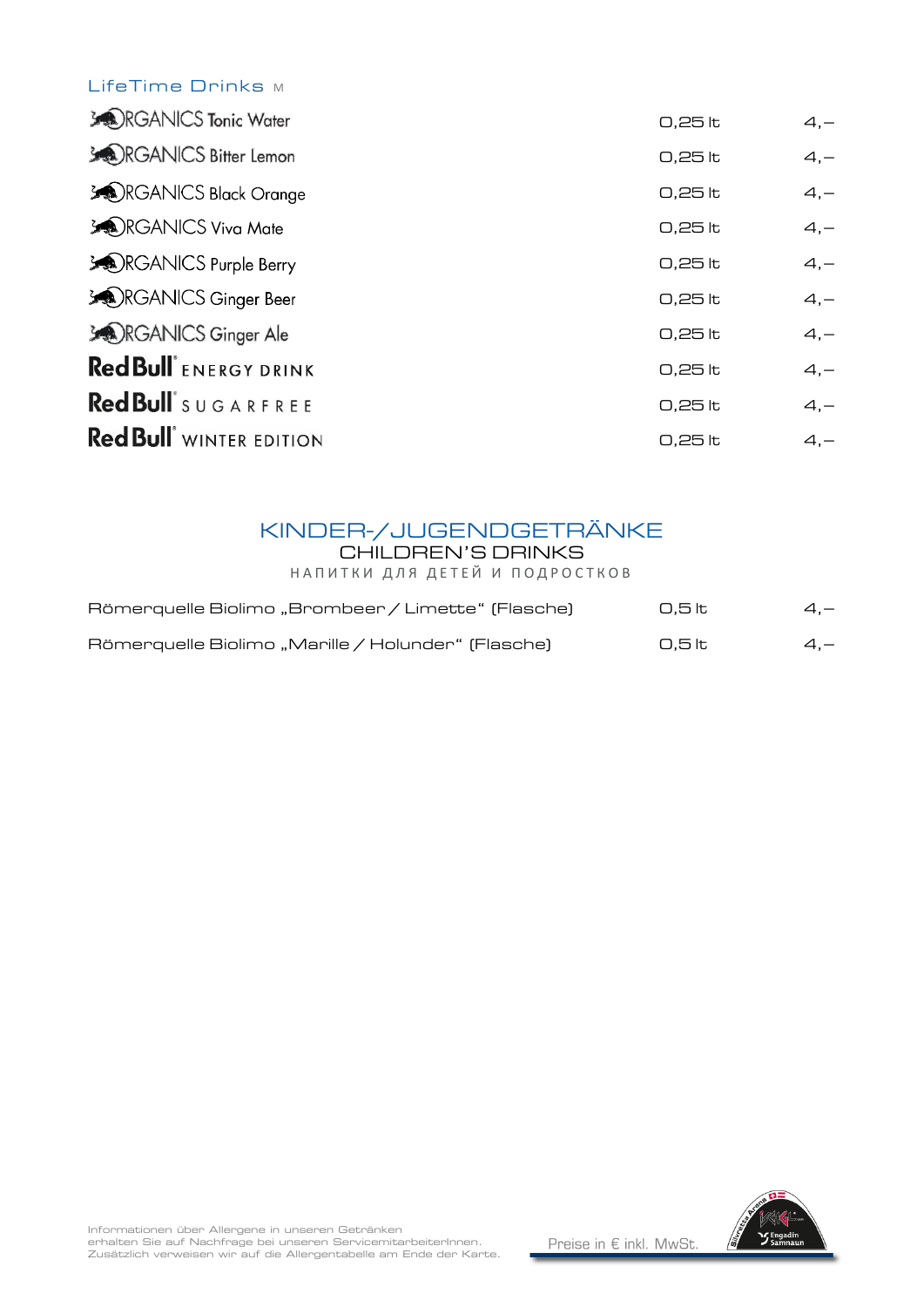

#### KÖNNEN GLUTENHALTIGES GETREIDE ENTHALTEN

| Mohren Pfiff vom Fass               | $0,2$ lt           | 2,9    |
|-------------------------------------|--------------------|--------|
| Mohrenbräu Bier/Radler vom Fass     | $0,3$ lt           | $4, -$ |
| Mohrenbräu Bier/Radler vom Fass     | 0,5 lt             | 4,9    |
| Endingen vom Fass                   | $0,2$ lt           | 2,9    |
| Endingen vom Fass                   | $0,3$ lt           | $4, -$ |
| Endingen vom Fass                   | 0,5 lt             | 4,9    |
| Corona Flasche                      | 0,33 lt            | 4,7    |
| Guinness Flasche                    | 0,33 lt            | 6,5    |
| Liefmans Cuvee Brut Flasche         | 0,33 lt            | 6,5    |
| Gösser Stifts-Zwickl dunkel Flasche | 0,5 lt             | $7, -$ |
| Gösser Stifts-Zwickl hell Flasche   | 0,5 lt             | $7, -$ |
| Mohrenbräu Pale Ale Flasche         | 0,75 lt            | 11,5   |
| Mohrenbräu Kellerbier Flasche       | 0,33 lt            | 5,5    |
| Puntigamer Winterkönig              | $0,5$ <sub>k</sub> | $5,-$  |
| Thalheimer Märzen                   | 0,33 lt            | $4, -$ |
| <b>American Bud</b>                 | 0,33 lt            | $4, -$ |

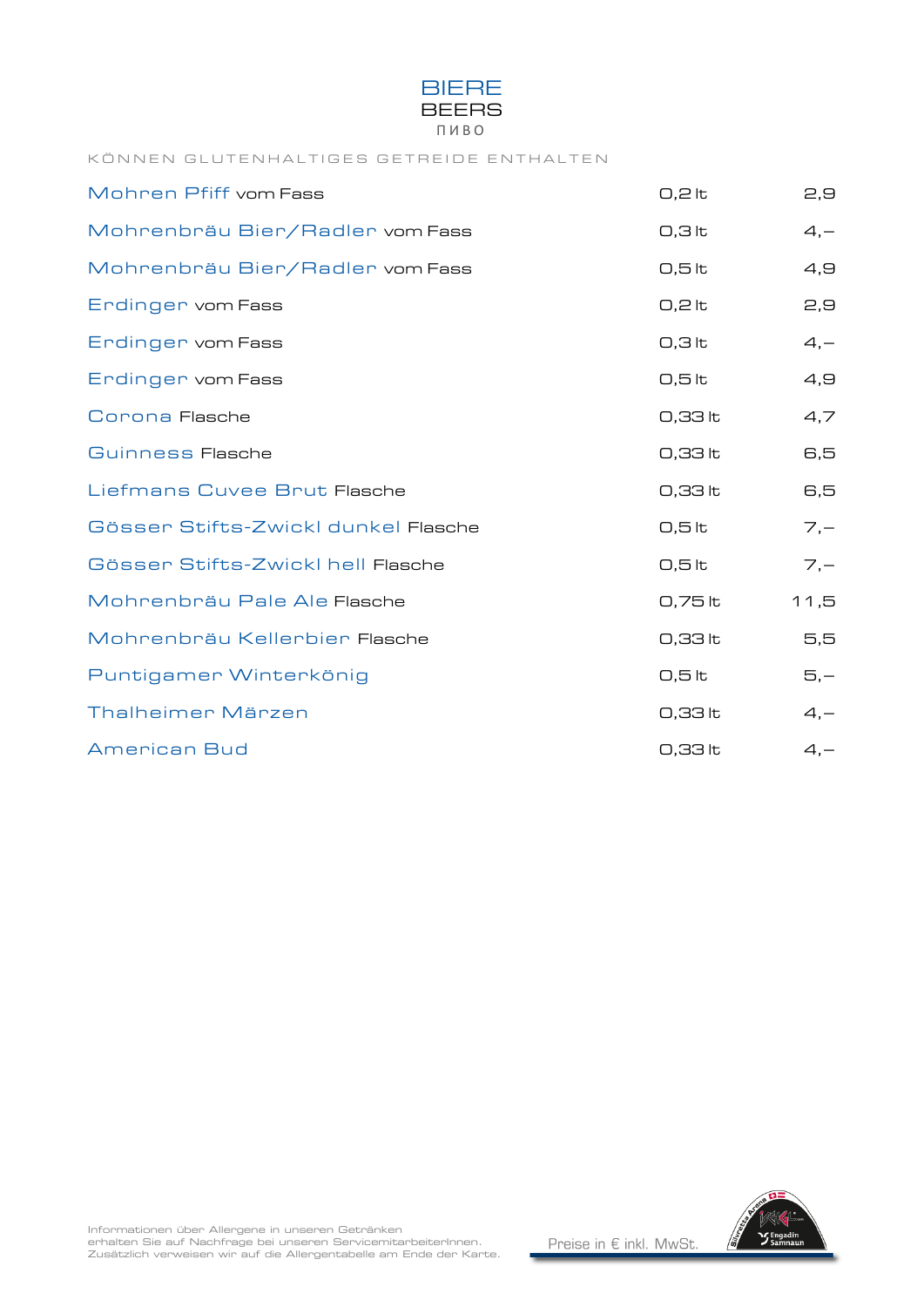### HEISSGETRÄNKE

HOT DRINKS

ГОРЯЧИЕ НАПИТКИ

| Verlängerter (American coffee)                                                                                                                           |         | $\Xi$ , $-$ |
|----------------------------------------------------------------------------------------------------------------------------------------------------------|---------|-------------|
| <b>Kleiner Espresso</b><br>egafredo                                                                                                                      |         | 2,8         |
| Kleiner Espresso Macchiato                                                                                                                               |         | $\Xi$ ,-    |
| <b>Großer Espresso</b>                                                                                                                                   |         | 5,6         |
| Ristretto                                                                                                                                                |         | 2,8         |
| Cappuccino G                                                                                                                                             |         | $4, -$      |
| Latte Macchiato G                                                                                                                                        |         | $4, -$      |
| Lumbumba (Heiße Schoko mit Rum 54 %) G                                                                                                                   |         | 6,5         |
| Irish Coffee "Tullamore Dew" 4 cl G                                                                                                                      |         | $11, -$     |
| Cafe Amaretto H                                                                                                                                          |         | 6,5         |
| $C$ afe Baileys $E$ G                                                                                                                                    |         | 6,5         |
| Heiße Zitrone                                                                                                                                            |         | $\Xi$ , $-$ |
| Heiße Schokolade G                                                                                                                                       |         | $4, -$      |
| Tee mit Honig                                                                                                                                            |         | 4,3         |
| Julius Meinl<br>Tee mit Rum                                                                                                                              |         | 5,5         |
| Tee Früchte (fruit tea)<br>Hagebutte (rose hip tea)<br>Kamille (camomile tea)<br>Pfefferminz (peppermint tea)<br>Grün (green tea)<br>Schwarz (black tea) |         | $\Xi$ ,-    |
| Glühwein 13 % G o                                                                                                                                        | 0,25 lt | $5, -$      |
| Jägertee 16 %                                                                                                                                            | 0,25 lt | 5,5         |
|                                                                                                                                                          |         |             |

Einige unserer Heißgetränke werden mit einer Süßigkeit serviert, welche die Allergene A G und H enthält.



Informationen über Allergene in unseren Getränken<br>erhalten Sie auf Nachfrage bei unseren ServicemitarbeiterInnen.

Zusätzlich verweisen wir auf die Allergentabelle am Ende der Karte.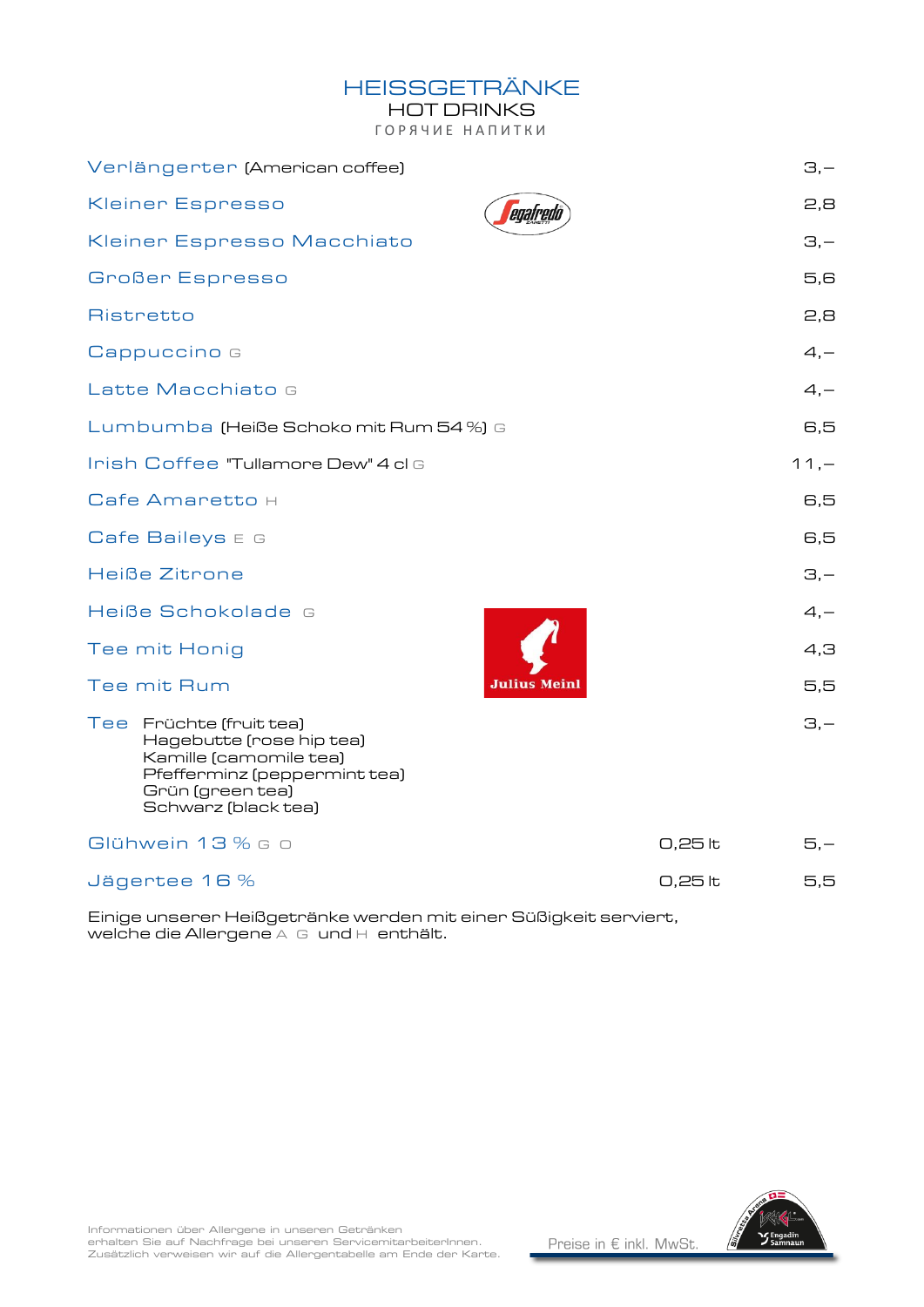## DIGESTIF/MAGENTRÖSTER

DIGESTIF Д И Ж Е С Т И В Ы

| Flügerl (2cl roter Vodka, 2cl Red Bull) M | $4$ cl          | $4, -$ |
|-------------------------------------------|-----------------|--------|
| Underberg                                 | $2$ cl          | 3,5    |
| Jägermeister                              | $2$ cl          | $4, -$ |
| Wodka Feige                               | $2$ cl          | 3,5    |
| Fernet Branca oder Menta                  | $2$ cl          | $4, -$ |
| Amaretto H                                | $2$ cl          | 3,5    |
| Baileys E G                               | $2$ cl          | 3,5    |
| Ramazzotti                                | 5 <sub>cl</sub> | $5, -$ |

#### WEINBRAND/COGNAC BRANDY/COGNAC К О Н Ь Я К

| Asbach Uralt       | $2$ cl | 3,5    |
|--------------------|--------|--------|
| <b>Remy Martin</b> | $2$ cl | $7 -$  |
| Hennessy           | $2$ cl | $7 -$  |
| Hennessy X.O.      | $2$ cl | $20 -$ |

#### **WHISKY** В И С К И

| Jim Beam (Bourbon Whisky)                   | $4$ cl | 8.—     |
|---------------------------------------------|--------|---------|
| Johnnie Walker (Scotch Whisky)              | $4$ cl | 8,-     |
| Chivas Regal (Blended Scotch Whisky)        | $4$ cl | $10 -$  |
| Dimple (Scotch Whisky)                      | $4$ cl | $10 -$  |
| Single Malt (Scotch Highland Park 12 years) | $4$ cl | $14. -$ |



Informationen über Allergene in unseren Getränken<br>erhalten Sie auf Nachfrage bei unseren ServicemitarbeiterInnen. Zusätzlich verweisen wir auf die Allergentabelle am Ende der Karte.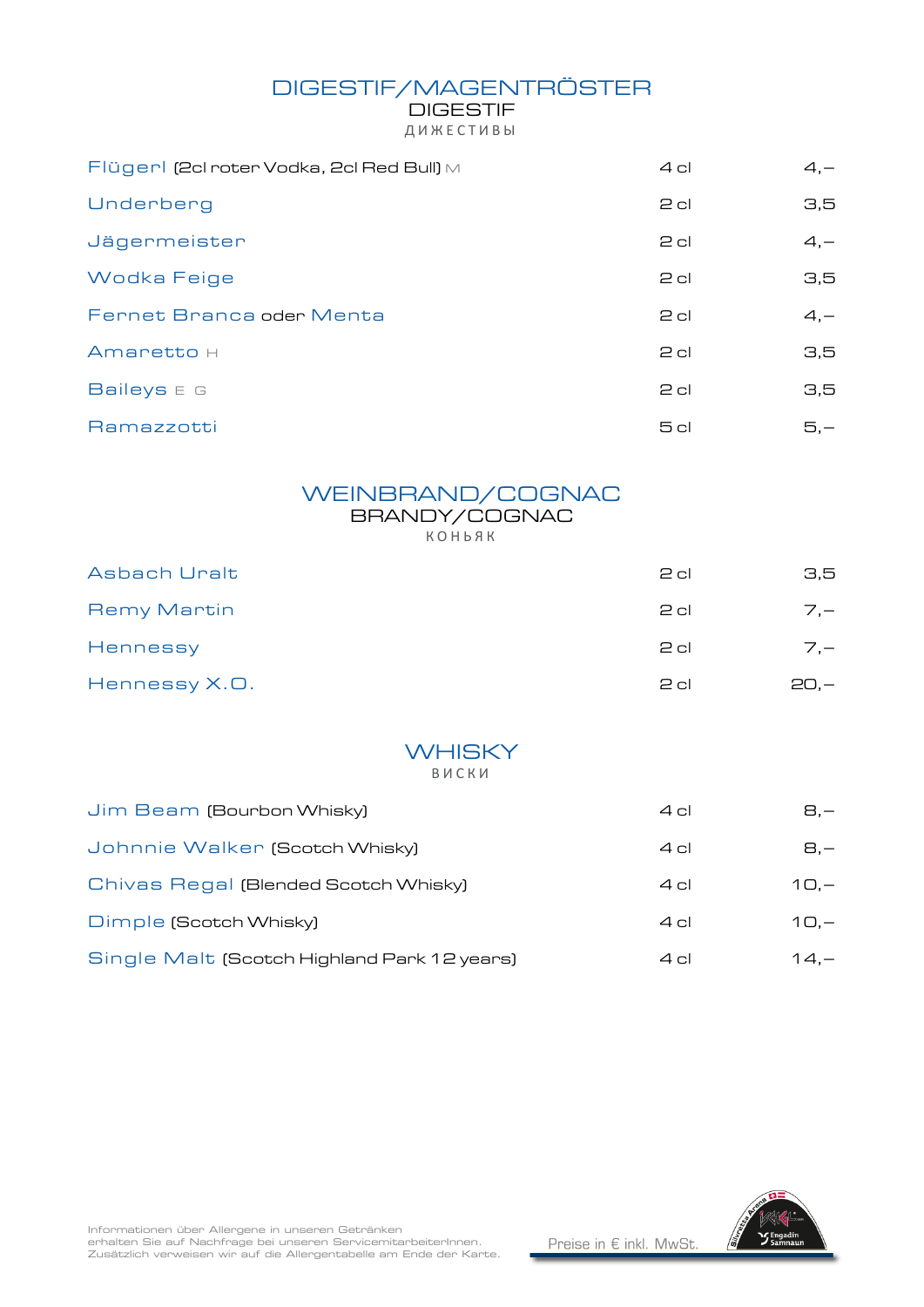### EDELBRÄNDE

### EXQUISITE SPIRITS

Ш Н А П С

#### Selection Feindestillerie Hochstrasser

| Gravensteiner Apfelbrand (Gold)                                                       | $2$ cl | $5,-$          |
|---------------------------------------------------------------------------------------|--------|----------------|
| <b>Berg Vogelbeerbrand</b>                                                            | $2$ cl | $7, -$         |
| Haselnussgeist                                                                        | $2$ cl | $7, -$         |
| Marillenbrand 40 %                                                                    | $2$ cl | 3,5            |
| Waldhimbeer Brand 40%                                                                 | $2$ cl | $\Theta$ ,-    |
| Williamsbrand 40 %                                                                    | $2$ cl | 3,5            |
| Williams Birnenbrand Select 40 %                                                      | $2$ cl | $7, -$         |
| Johannisbeer Brand 40%                                                                | $2$ cl | $\Theta$ , $-$ |
| Marillenbrand Select 40%                                                              | $2$ cl | $7, -$         |
| Bauernobstler                                                                         | $2$ cl | 3,5            |
| Schilchergrappa Holzfass gereift                                                      | $2$ cl | $7, -$         |
| <b>Brennerei Rochelt</b>                                                              |        |                |
| Der Inntaler (Komposition aus Quitten,<br>Williamsbirnen u. Waldhimbeeren)            | $2$ cl | $20, -$        |
| <b>Brennerei Hämmerle</b>                                                             |        |                |
| <b>Subirer</b><br>Die Saubirne ist eine uralte vorarlberger Regionalsorte             | $2$ cl | $7, -$         |
| <b>ITALIENISCHE GRAPPA-GENÜSSE</b><br>DELIGHTFUL ITALIAN GRAPPA<br>ИТАЛЬЯНСКАЯ ГРАППА |        |                |
| Grappa il Bacio delle Muse Riserva                                                    | $2$ cl | $7, -$         |
| Grappa di Amarone della Valpolicella, Gagliano                                        | $2$ cl | $7, -$         |
| Grappa di Ornellaia                                                                   | $2$ cl | $13,-$         |
| Grappa di Sassicaia                                                                   | $2$ cl | $12, -$        |
| EVO Riserva Barrique (Reagenzglas serviert)                                           | 5cl    | $12, -$        |



Informationen über Allergene in unseren Getränken<br>erhalten Sie auf Nachfrage bei unseren ServicemitarbeiterInnen.

Zusätzlich verweisen wir auf die Allergentabelle am Ende der Karte.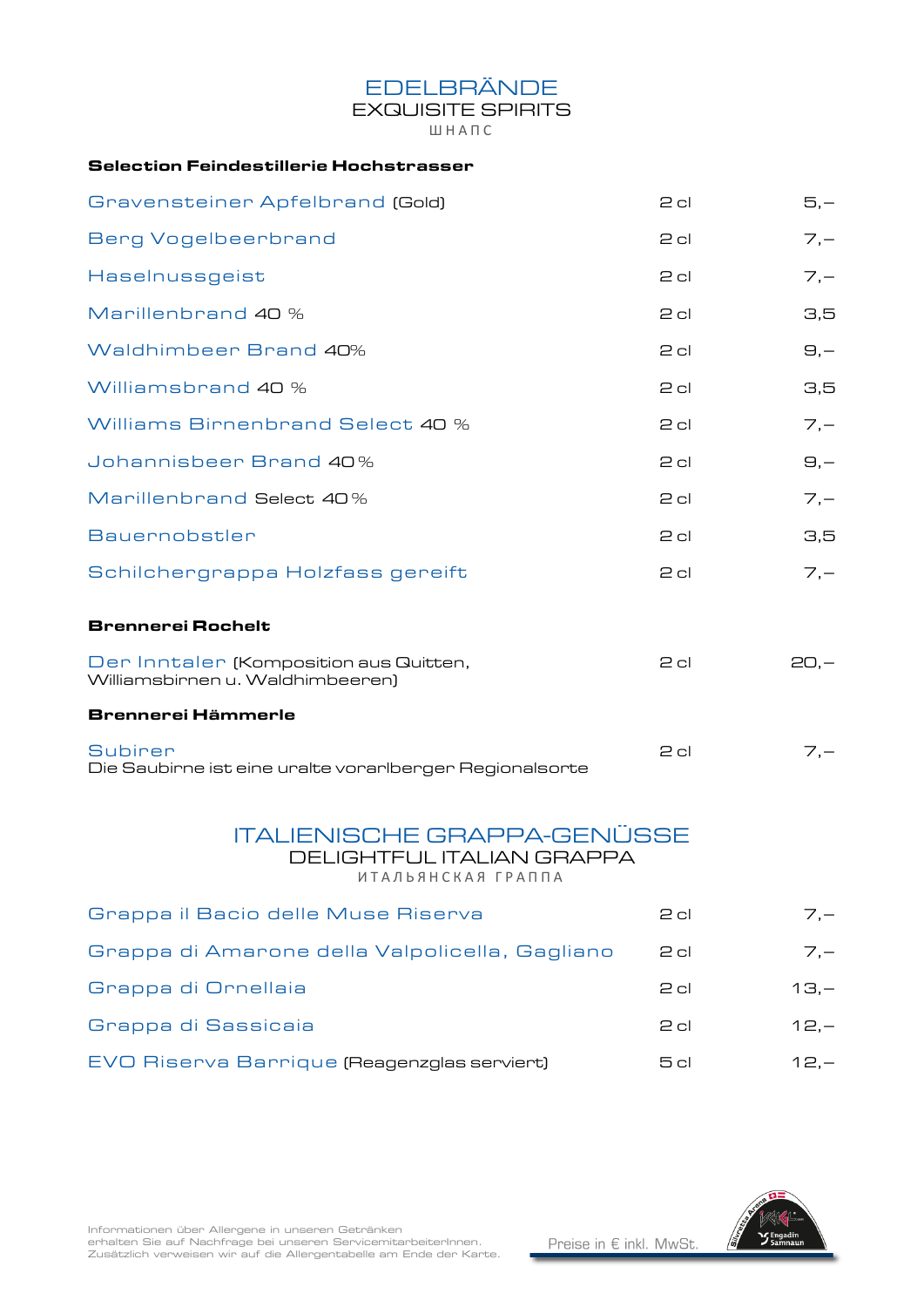SEKT/PROSECCO

## SPARKLING WINE/PROSECCO

ИГРИСТЫЕ ВИНА/ПРОСЕККО

| Chandon Garden Spritz                                 | 0,75 lt  | $42 -$  |
|-------------------------------------------------------|----------|---------|
| Schlumberger "Sparkling"                              | 0.2 lt   | $11. -$ |
| Schlumberger "Sparkling"                              | 0.75 lt  | 38.5    |
| Prosecco Spumante D.O.C.<br>Treviso - Italien         | $0.2$ It | $11 -$  |
| Prosecco Spumante D.O.C.G.<br>Valdobbiadene – Italien | 0.75 lt  | 38.5    |

#### **CHAMPAGNER**

**CHAMPAGNE** 

Ш А М П А Н С К О Е

| Moët & Chandon Brut          | $0,2$ lt          | $26, -$  |
|------------------------------|-------------------|----------|
| Moët & Chandon Brut          | 0,75 lt           | $91, -$  |
| Moët & Chandon Rosé Imperial | 0,75 lt           | $135,-$  |
| Moët & Chandon Brut          | $1,5$ lt          | $210,-$  |
| Moët & Chandon Brut          | 3,0 <sub>lt</sub> | $500,-$  |
| Moët & Chandon ICE           | 0,75 lt           | $135,-$  |
| Moët & Chandon ICE           | $1,5$ lt          | $269, -$ |
| <b>Veuve Clicquot Brut</b>   | 0,75 lt           | $99,-$   |
| <b>Veuve Clicquot Brut</b>   | $1,5$ lt          | $230,-$  |
| <b>Veuve Clicquot Brut</b>   | 3,0 lt            | $525,-$  |
| <b>Laurent Perrier Brut</b>  | 0,75 lt           | 89,-     |
| Laurent Perrier Rosé         | 0,75 lt           | $150,-$  |
| Laurent Perrier Rosé         | $1,5$ lt          | $300,-$  |

Informationen über Allergene in unseren Getränken<br>erhalten Sie auf Nachfrage bei unseren ServicemitarbeiterInnen. Zusätzlich verweisen wir auf die Allergentabelle am Ende der Karte.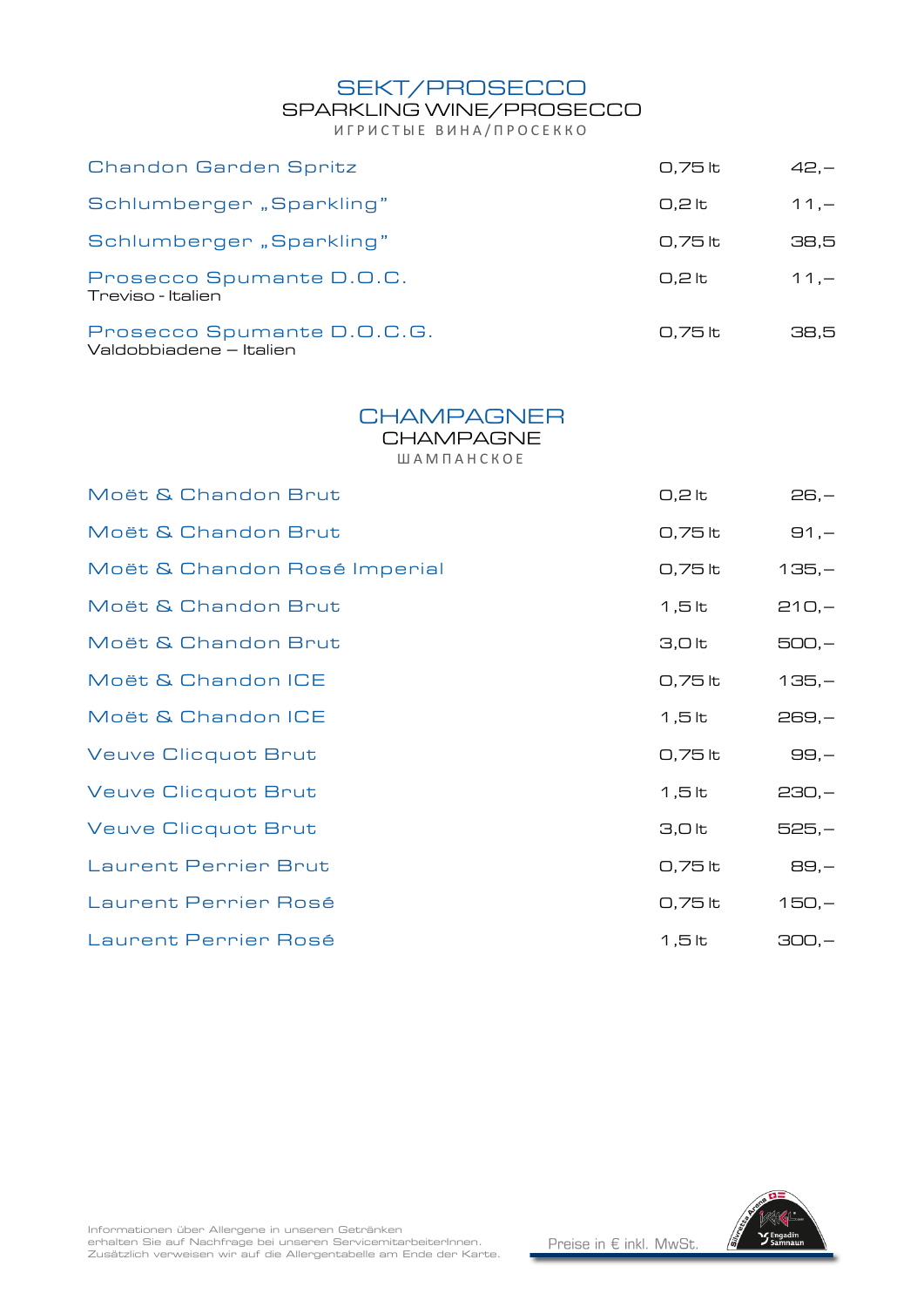# PRESTIGE CUVÉE

PRESTIGE CUVÉE ПРЕСТИЖНОЕ КЮВЕ

| Veuve Clicquot La Grande Dame | 0,75 lt   | $260,-$   |
|-------------------------------|-----------|-----------|
| Dom Perignon                  | 0,75 lt   | $320,-$   |
| Dom Perignon                  | $1,5$ lt  | $640,-$   |
| Dom Perignon Rosé             | 0,75 lt   | $640,-$   |
| Dom Perignon Rosé             | 1,5 lt    | $1.280,-$ |
| <b>Roederer Cristal</b>       | 0,75 lt   | $320, -$  |
| Armand de Brignac Brut        | 0,75 lt   | $320, -$  |
| Armand de Brignac Rosé        | 0,75 lt   | $640, -$  |
| Krug Rosé                     | $0.75$ to | $460 -$   |

erhalten Sie auf Nachfrage bei unseren ServicemitarbeiterInnen.<br>Zusätzlich verweisen wir auf die Allergentabelle am Ende der Karte.

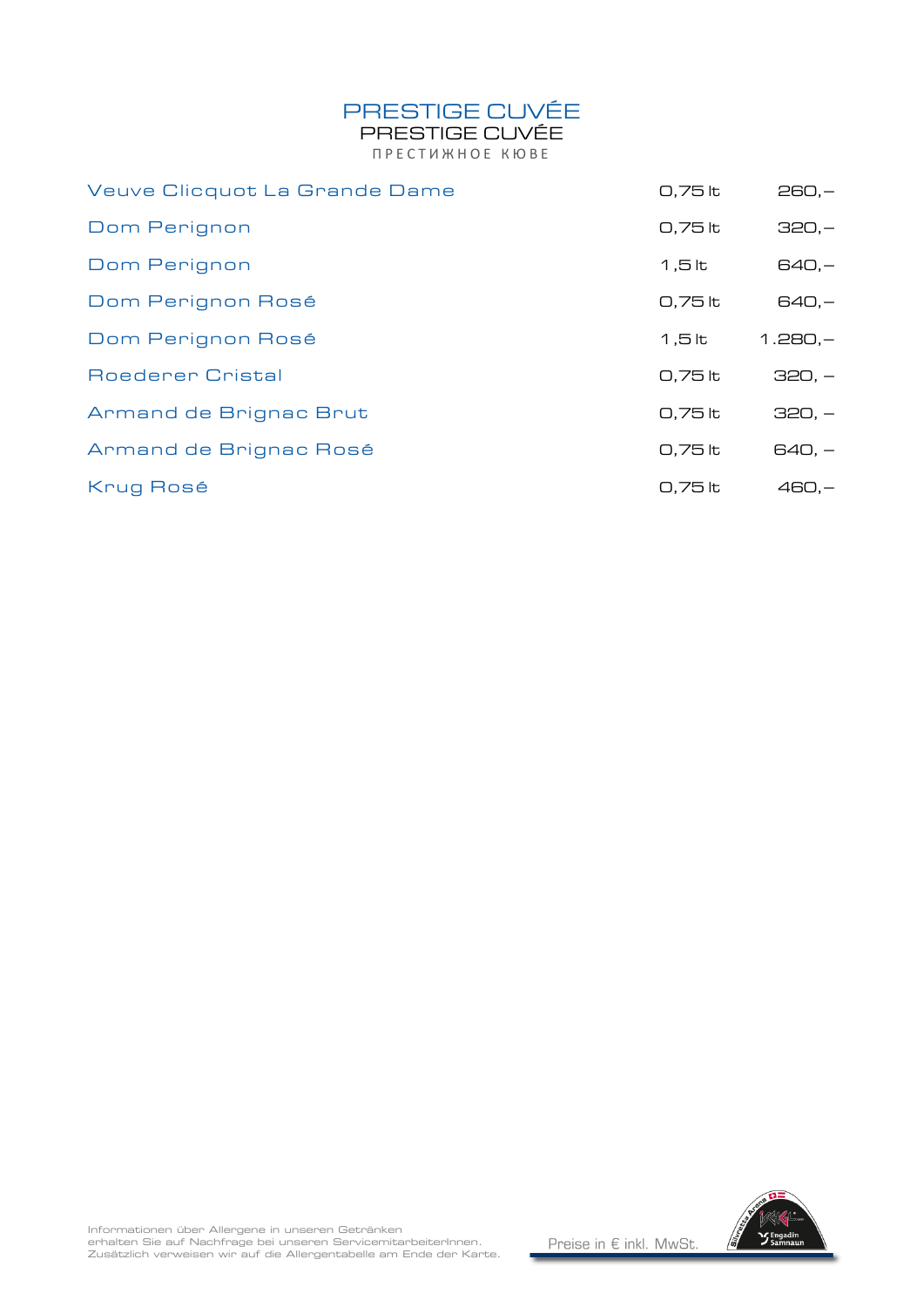| Allergieauslöser       | <b>Buchst</b><br>aben-<br>code | Dazu gehören                                                                                                                                                    | <b>Erzeugnisse daraus</b><br>(Beispiele)                                                                                                                                                                                                                                                    | In welchen Lebensmittel<br>diese Stoffe<br>hauptsächlich<br>vorkommen                                                                                                                                                                                                                                                                                                                                       |
|------------------------|--------------------------------|-----------------------------------------------------------------------------------------------------------------------------------------------------------------|---------------------------------------------------------------------------------------------------------------------------------------------------------------------------------------------------------------------------------------------------------------------------------------------|-------------------------------------------------------------------------------------------------------------------------------------------------------------------------------------------------------------------------------------------------------------------------------------------------------------------------------------------------------------------------------------------------------------|
| <b>GLUTEN</b>          | А                              | Glutenhaltiges<br>Getreide, Weizen,<br>Roggen, Gerste, Hafer<br>(oder Hybridstämme<br>davon), Dinkel, Kamut,<br>Khorasan-Weizen,<br>Emmer, Einkorn.<br>Grünkern | Mehl, Flocken, Gries, Kleie,<br>Malz, Schrot, Stärke, Graupen,<br>Bulgur, Couscous,<br>Weizenkeimlinge, Weizenkeimöl                                                                                                                                                                        | Brot und Gebäck, Kuchen,<br>Nudeln, Teigwaren, Suppen,<br>Soßen, Paniermehl, Panade,<br>Semmelbrösel. Wurstwaren.<br>Kartoffel-Fertiggerichte,<br>Backerbsen, Frischkornbreie.<br>Desserts, Schokolade                                                                                                                                                                                                      |
| KREBS-<br><b>TIERE</b> | R                              | Krebs, Shrimps,<br>Garnelen, Langusten,<br>Hummer, Scampi                                                                                                       | Shrimpspaste u.a. asiatische<br>Würzpasten                                                                                                                                                                                                                                                  | Feinkostsalate, Suppen,<br>Soßen, Paella, Bouillabaisse,<br>Sashimi, Surimi                                                                                                                                                                                                                                                                                                                                 |
| ΕI                     | C                              | Eier von Geflügel                                                                                                                                               | Vollei, Volleipulver, Eigelb, Eiklar,<br>Eiprotein, Flüssigei, Gefrierei,<br>pasteurisiertes Ei, (Ovo-)<br>Vittellin, Trockenei, E 322 =<br>Lecithin (EI), E 1105 Lysozym<br>(Ei)                                                                                                           | Eierteigwaren, panierte<br>Speisen, Mayonnaise,<br>Palatschinken, Omlette,<br>Kuchen, Gebäck, Brot, Nudeln,<br>Croutons, faschierter Braten,<br>Burger, Produkte mit<br>Teigmantel oder Panade,<br>Kartoffel-Fertigprodukte,<br>Feinkostsalate, Pasteten,<br>Quiches, Soßen, Dressings,<br>Desserts (z.B. Mousse, Eis,<br>Pudding, Cremespeisen,<br>Meringue, Baiser, Wein, Likör,<br>Ovomaltine, Simplesse |
| <b>FISCH</b>           | ◻                              | Alle Fischarten, Kaviar                                                                                                                                         | Omega 3-Öl, Fischgelatine,<br>Fischextrakt, Fischsoße,<br>Anchovispaste                                                                                                                                                                                                                     | Kräcker, Soßen (z.B.<br>Worcetersauce), Fonds,<br>Suppen, Würzpasteten,<br>Würste, Surimi,<br>Sardellenwurst.<br>Brotaufstriche, Feinkostsalate,<br>Pasteten, Vitello tonato                                                                                                                                                                                                                                |
| ERD-<br><b>NUSS</b>    | Ε                              | Alle Erdnusssorten                                                                                                                                              | Erdnüsse geröstet, Ernussöl,<br>Erdnussbutter,<br>Erdnussflocken, Erdnussmehl                                                                                                                                                                                                               | Margarine, Brot, Buchen,<br>Gebäck, Schokocreme,<br>vegetarische Brotaufstriche,<br>Cerealien, Müsli,<br>Frühstücksflocken.<br>Schokolade, Feinkostsalate,<br>Marinaden, Satésoße, Eis.<br>aromatisierter Kaffee, Likör, in<br>Erdnussöl frittierten Speisen<br>(Pommes frites)                                                                                                                             |
| SOJA                   | F                              | Alle Sorten von<br>Sojabohnen                                                                                                                                   | Edamame, Kinako, Miso,<br>Natto, Okara, Shoyu, Sojadrink,<br>Sojaflocken, Sojamehl, Sojaöl,<br>Sojapaste, Sojasoße,<br>Sojasprossen, Tamari, Tempe,<br>Tofu, TVP (Textured Vegetable<br>Protein = Fleischersatz), E 322<br>Lecithin (Soja), E 426<br>Sojabohnen-Polyose, Yuba               | Brot, Kuchen, Gebäck,<br>Feinkostsalate, Margarine,<br>Schokocreme, vegetarische<br>Brotaufstriche, Müsli,<br>Schokolade, Kekse, Kaugummi,<br>Soßen, Dressings, Marinaden,<br>Mayonnaise, Eis,<br>Sportlernahrung,<br>eiweißangereicherte<br>Erfrischungsgetränke,<br>Diätdrinks, Kaffeeweißer,<br>Fertiggerichte aller Art                                                                                 |
| <b>MILCH</b>           | G                              | Milch von Säugetieren,<br>wie Kuh, Schaf, Ziege,<br>Pferd, Esel                                                                                                 | Butter, Buttermilch,<br>Butterschmalz (Ghee,<br>NiterKibbeh), Creme fraiche,<br>Dickmilch, Joghurt,<br>Kasein(ate), Käse, Laktalbumin,<br>Laktoglobulin, Laktose,<br>Magermilch, Milcheiweiß,<br>Milchpulver, Milchzucker,<br>Molken(protein), Quark, (saure)<br>Sahne, Sauermilch, Schmalz | Brot, Kuchen, Gebäck, Brüh-,<br>Koch-, Roh-, Bratwurst,<br>Feinkostsalate, Margarine,<br>Nussnougatcreme, Müsli,<br>Schokolade, Karamell, Aufläufe,<br>Gratin, Kartoffelpüree,<br>Kroketten, Pommes frites,<br>Chips, Suppen, Soßen,<br>Dressing, Marinaden,<br>Desserts, Kakao, Wein<br>Molken-/ Frucht-/ Instantdrink,<br>Trinkschokolade, Simplesse                                                      |